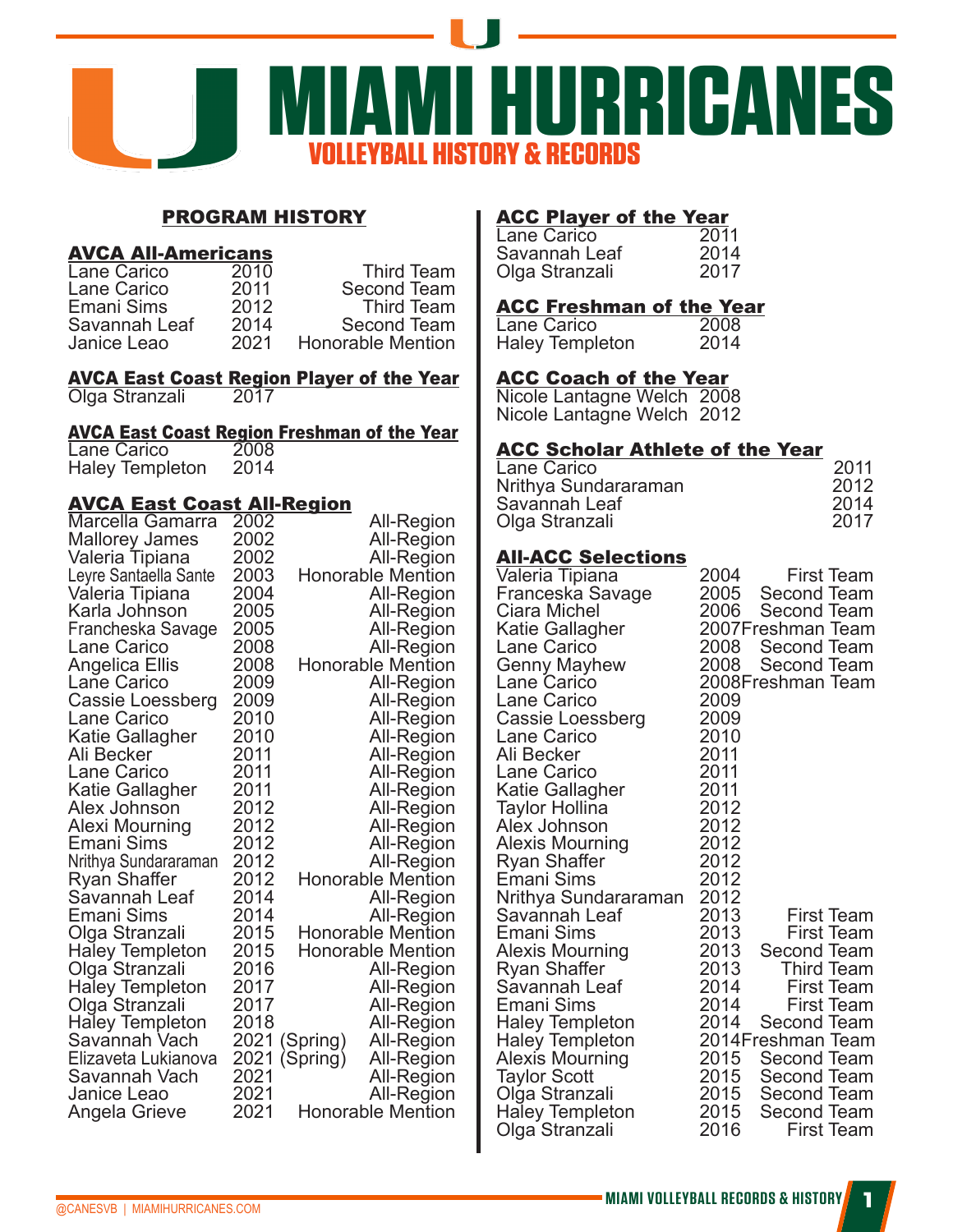

Olga Stranzali 2017 First Team<br>Haley Templeton 2017 First Team Haley Templeton 2017 First Team Haley Templeton 2018 First Team Elizaveta Lukianova<br>Savannah Vach 2019Freshman Team<br>2020 First Team Elizaveta Lukianova 2020 First Team Savannah Vach 2020 Second Team Savannah Vach 2021<br>Angela Grieve 2021 2021 Second Team<br>2021 Second Team Priscilla Hernandez 2021<br>Janice Leao 2021 Janice Leao 2021 Second Team<br>Pevman Yardimci 2021 Freshman Team 2021Freshman Team

# **ACC All-Academic Selections**<br>Michelle Bruin 2005

Michelle Bruin 2005<br>Kaitlin Kozak 2005 Kaitlin Kozak 2005 Ann Gallo 2005 Jill Robinson 2006 Michelle Bruin 2006<br>Ciara Michel 2006 Ciara Michel (2006)<br>Maria Anderson (2007) Maria Anderson 2007 Bridget Bomhack 2007<br>Ciara Michel 2007 Ciara Michel 2007 Lane Carico 2008 Maria Anderson 2009<br>Lane Carico 2009 Lane Carico <sup>2009</sup><br>Katie Gallagher 2010 Katie Gallagher (2010)<br>Alexandria Johnson (2010) Alexandria Johnson 2010 Ali Becker 2011 Lane Carico 2011 Alexandria Johnson 2011 Emani Sims 2011<br>Tavlor Hollins 2012 Taylor Hollins 2012<br>Alexandria Johnson 2012 Alexandria Johnson 2012 Savannah Leaf 2012 Nrithya Sundararaman 2012 Savannah Leaf 2013 Emani Sims 2013 Emani Sims 1994<br>Savannah Leaf 1994 Savannah Leaf 2014 Taylor Scott 2015<br>Olga Stranzali 2015 Olga Stranzali 2015 Haley Templeton 2015 Hannah Sorensen 2016<br>Olga Stranzali 2016 Olga Stranzali 2016 Hannah Sorensen atau 2017<br>Olga Stranzali atau 2017 Olga Stranzali 2017 Haley Templeton 2017<br>Haley Templeton 2018 Haley Templeton a 2018<br>Elizaveta Lukianova 2018 Elizaveta Lukianova 2018 Elizaveta Lukianova 2019 Elizaveta Lukianova

| Savannah Vach       | 2020 |
|---------------------|------|
| Angela Grieve       | 2021 |
| Peyman Yardimci     | 2021 |
| Priscilla Hernandez | 2021 |

#### ACC Player of the Week Awards

| <b>Bridget Bomhack</b>               | Nov. 27, 2007                  |
|--------------------------------------|--------------------------------|
| Lane Carico                          | Oct. 20, 2008                  |
| Genny Mayhew                         | Nov. 10, 2008                  |
| Lane Carico                          | Oct. 5, 2009                   |
| Katie Gallagher                      | Sept. 6, 2010                  |
| Lane Carico                          | Nov. 22, 2010                  |
| Lane Carico                          | Nov. 29, 2010                  |
| Lane Carico                          | Sept. 5, 2011                  |
| Lane Carico                          | Sept. 12, 2011                 |
| Lane Carico                          | Oct. 3, 2011                   |
| Katie Gallagher                      | Nov. 7, 2011                   |
| Lane Carico                          | Nov. 28, 2011                  |
| Alex Johnson                         | Sept. 10, 2012                 |
| Emani Sims                           | Oct. 1, 2012                   |
| <b>Alexis Mourning</b><br>Emani Sims | Oct. 8, 2012                   |
| <b>Taylor Hollins</b>                | Oct. 22, 2012<br>Oct. 29, 2012 |
| Nrithya Sundararaman                 | Nov. 19, 2012                  |
| Savannah Leaf                        | Oct. 14, 2014                  |
| Savannah Leaf                        | Oct. 20, 2014                  |
| Savannah Leaf                        | Nov. 10, 2014                  |
| <b>Taylor Scott</b>                  | Sept. 14, 2015                 |
| Olga Stranzali                       | Nov. 9, 2015                   |
| Olga Stranzali                       | Nov. 30, 2015                  |
| Olga Stranzali                       | Aug. 28, 2017                  |
| Haley Templeton                      | Sept. 4, 2017                  |
| <b>Haley Templeton</b>               | Oct. 16, 2017                  |
| Olga Stranzali                       | Oct. 30, 2017                  |
| Elizaveta Lukianova                  | Sept. 29, 2020                 |
|                                      |                                |

#### ACC Freshman of the Week Awards

| Alexandria Johnson     | Sept. 6, 2010  |
|------------------------|----------------|
| Alex Johnson           | Sept. 27, 2010 |
| <b>Ryan Shaffer</b>    | Nov. 22, 2010  |
| <b>Ryan Shaffer</b>    | Nov. 29, 2010  |
| Emani Sims             | Oct. 31, 2011  |
| <b>Haley Templeton</b> | Sept. 29, 2014 |
| <b>Haley Templeton</b> | Oct. 6, 2014   |
| <b>Haley Templeton</b> | Nov. 3, 2014   |
| <b>Haley Templeton</b> | Nov. 10, 2014  |
| Anna Haak              | Nov. 30, 2015  |
| Savannah Vach          | Sept. 30, 2019 |
| Peyman Yardimci        | Nov. 2, 2021   |
| Peyman Yardimci        | Nov. 23, 2021  |
|                        |                |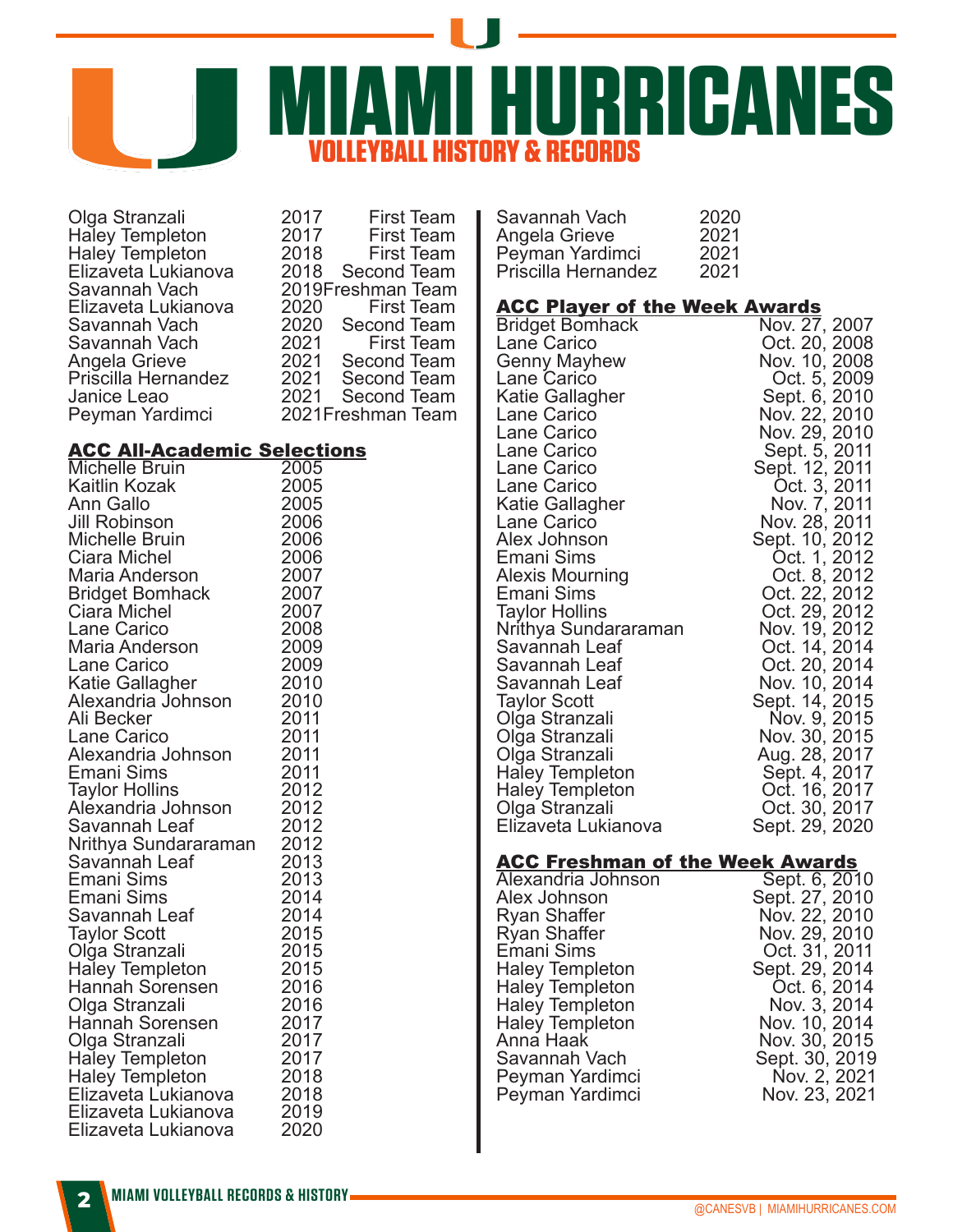

|                                              | <b>NCAA Tournament Results</b>                                              |                                                                                                                                                                              |                                  | 24th                                                             |                                                |                        | Oct. 15, 2012                                                       |
|----------------------------------------------|-----------------------------------------------------------------------------|------------------------------------------------------------------------------------------------------------------------------------------------------------------------------|----------------------------------|------------------------------------------------------------------|------------------------------------------------|------------------------|---------------------------------------------------------------------|
| Opp.<br>Duke<br>Wisconsin W, 3-1<br>Nebraska | <b>Result Date</b><br>W, 3-0<br>2002<br>2002<br>$L, 0-3$                    | 30-25, 30-18, 30-20<br>2002 30-25, 20-30, 30-21, 30-22<br>18-30, 17-30, 21-30                                                                                                | <b>Set Scores</b>                | 24th<br>23rd<br>24th<br>23rd                                     |                                                |                        | Oct. 22, 2012<br>Oct. 29, 2012<br>Nov. 12, 2012<br>Nov. 19, 2012    |
| <b>FIU</b><br>Indiana L, 2-3                 | $L, 2-3$                                                                    | 2009 16-25, 25-20, 25-22, 25-27, 11-15<br>2010 19-25, 25-18, 25-13, 20-25, 9-15<br>Northern III. W, 3-1 2011 25-17, 21-25, 25-12, 26-24                                      |                                  | 12 <sub>th</sub><br>11th<br>11th                                 |                                                |                        | Oct. 7, 2020<br>Oct. 14, 2020<br>Oct. 21, 2020                      |
| UCF                                          | lowa St. L, 0-3 2011<br>Col. of CharlestonL, 1-3 2012<br>Oregon L, 0-3 2013 | 21-25, 10-25, 14-25<br>25-22, 21-25, 19-25, 15-10<br>16-25, 23-25, 17-25<br>W, 3-2 2014 25-22, 18-25, 25-10, 23-25, 15-10                                                    |                                  | 12 <sub>th</sub><br>12 <sub>th</sub><br>12 <sub>th</sub><br>11th |                                                |                        | Oct. 28, 2020<br>Nov. 4, 2020<br>Nov. 11th, 2020<br>Nov. 18th, 2020 |
| Florida                                      | lowa St. L, 0-3 2015                                                        | Florida L, 1-3 2014 25-13, 22-25, 20-25, 21-25<br>21-25, 24-26, 20-25<br>Col. of Charleston W, 3-1 2017 25-21, 21-25, 25-20, 25-15<br>L, 1-3 2017 14-25, 25-19, 11-25, 23-25 |                                  | 12 <sub>th</sub><br>24th<br>25th                                 |                                                |                        | Nov. 25, 2020<br>Nov. 29, 2021<br>Dec. 20, 2021                     |
| Florida L, 0-3                               | 2021                                                                        | South Ala. W, 3-1 2021 23-25, 25-20, 29-27, 25-19<br>15-25, 20-25, 16-25                                                                                                     |                                  | Year                                                             | <b>All-Time Final RPI</b><br><b>Normal RPI</b> | <b>Adjusted RPI</b>    |                                                                     |
|                                              | <b>ACC Standings Finish</b>                                                 |                                                                                                                                                                              |                                  | 2001<br>2002                                                     | 88<br>28                                       |                        | 92<br>30                                                            |
|                                              | <b>Place Conf. Rec.</b>                                                     | <b>Overall Rec.</b>                                                                                                                                                          | Yr.                              | 2003                                                             | 47                                             |                        | 49                                                                  |
| 2nd                                          | $11 - 5$                                                                    | $17-9$                                                                                                                                                                       | 2004                             | 2004                                                             | 61                                             |                        | 61                                                                  |
| 6th                                          | $11 - 11$                                                                   | $16 - 14$                                                                                                                                                                    | 2005                             | 2005                                                             | 97                                             |                        | 93                                                                  |
| 9th                                          | $9 - 13$                                                                    | $12 - 19$                                                                                                                                                                    | 2006                             | 2006                                                             | 175                                            |                        | 182                                                                 |
| 8th                                          | $8 - 14$                                                                    | 14-17                                                                                                                                                                        | 2007                             | 2007                                                             | 173                                            |                        | 174                                                                 |
| 3rd                                          | $14-6$                                                                      | $26 - 6$                                                                                                                                                                     | 2008                             | 2008                                                             | 44                                             |                        | 41                                                                  |
| 5th                                          | $11-9$                                                                      | $18 - 13$                                                                                                                                                                    | 2009                             | 2009                                                             | 51                                             |                        | 46                                                                  |
| 3rd                                          | $13 - 7$                                                                    | $23-9$<br>$26 - 5$                                                                                                                                                           | 2010<br>2011                     | 2010<br>2011                                                     | 30<br>19                                       |                        | 26<br>18                                                            |
| 2nd<br>2nd                                   | $16 - 4$<br>$17 - 3$                                                        | $25 - 6$                                                                                                                                                                     | 2012                             | 2012                                                             | 24                                             |                        | 28                                                                  |
| 4th                                          | $12 - 8$                                                                    | $19 - 12$                                                                                                                                                                    | 2013                             | 2013                                                             | 59                                             |                        | 53                                                                  |
| 4th                                          | $14 - 4$                                                                    | $22-9$                                                                                                                                                                       | 2014                             | 2014                                                             | 20                                             |                        | 27                                                                  |
| 5th                                          | $14-6$                                                                      | $21 - 10$                                                                                                                                                                    | 2015                             | 2015                                                             | 44                                             |                        | 44                                                                  |
| 8th                                          | $9 - 11$                                                                    | $15 - 17$                                                                                                                                                                    | 2016                             | 2016                                                             | 110                                            |                        | 104                                                                 |
| 3rd                                          | $15 - 5$                                                                    | $22 - 6$                                                                                                                                                                     | 2017                             | 2017                                                             | 31                                             |                        | 32                                                                  |
| 8th                                          | $9-9$                                                                       | $13 - 12$                                                                                                                                                                    | 2018                             | 2018                                                             | 86                                             |                        | 79                                                                  |
| 9th                                          | $6 - 12$                                                                    | $10 - 16$                                                                                                                                                                    | 2019                             | 2019                                                             | 140                                            |                        | 137                                                                 |
| 6th                                          | $9 - 7$                                                                     | $11 - 7$                                                                                                                                                                     | 2020                             | 2020                                                             | None Found                                     | None Found             |                                                                     |
| 2 <sub>nd</sub>                              | $15 - 3$                                                                    | $25 - 5$                                                                                                                                                                     | 2021                             | 2021                                                             | 14                                             |                        |                                                                     |
| <b>Rank</b>                                  | <b>All-Time AVCA Coaches Poll</b>                                           |                                                                                                                                                                              | <b>Date</b>                      |                                                                  |                                                | <b>PROGRAM RECORDS</b> |                                                                     |
| $\overline{24}$ th<br>23rd                   |                                                                             | Final Poll - 2002                                                                                                                                                            | Dec. 9, 2002                     |                                                                  | <b>Individual Match Records</b>                |                        |                                                                     |
| 20th<br>T <sub>21</sub> st                   |                                                                             |                                                                                                                                                                              | Sept. 12, 2011<br>Sept. 19, 2011 |                                                                  | <b>Rank No. Player</b>                         | <b>Opponent</b>        | <u>Date</u>                                                         |
| 20th                                         |                                                                             |                                                                                                                                                                              | Sept. 26, 2011                   | <b>KILLS</b>                                                     |                                                |                        |                                                                     |
| 21st                                         |                                                                             |                                                                                                                                                                              | Oct. 3, 2011                     |                                                                  | 1.33 Olga Strantzali                           | Louisville             | 10/20/17                                                            |
| 23rd                                         |                                                                             |                                                                                                                                                                              | Oct. 10, 2011                    |                                                                  | 2.31 Savanah Leaf                              | <b>UCF</b>             | 12/5/14                                                             |
| 25 <sub>th</sub>                             |                                                                             |                                                                                                                                                                              | Oct. 17, 2011                    |                                                                  | 3.30 Karla Johnson                             | Houston                | 9/3/05                                                              |
| 22nd                                         |                                                                             |                                                                                                                                                                              | Nov. 14, 2011                    |                                                                  | 30 Olga Strantzali                             | Louisville             | 10/30/16                                                            |
| 25 <sub>th</sub>                             |                                                                             |                                                                                                                                                                              | Nov. 21, 2011                    |                                                                  | 30 Savanah Leaf                                | Florida State 10/5/14  |                                                                     |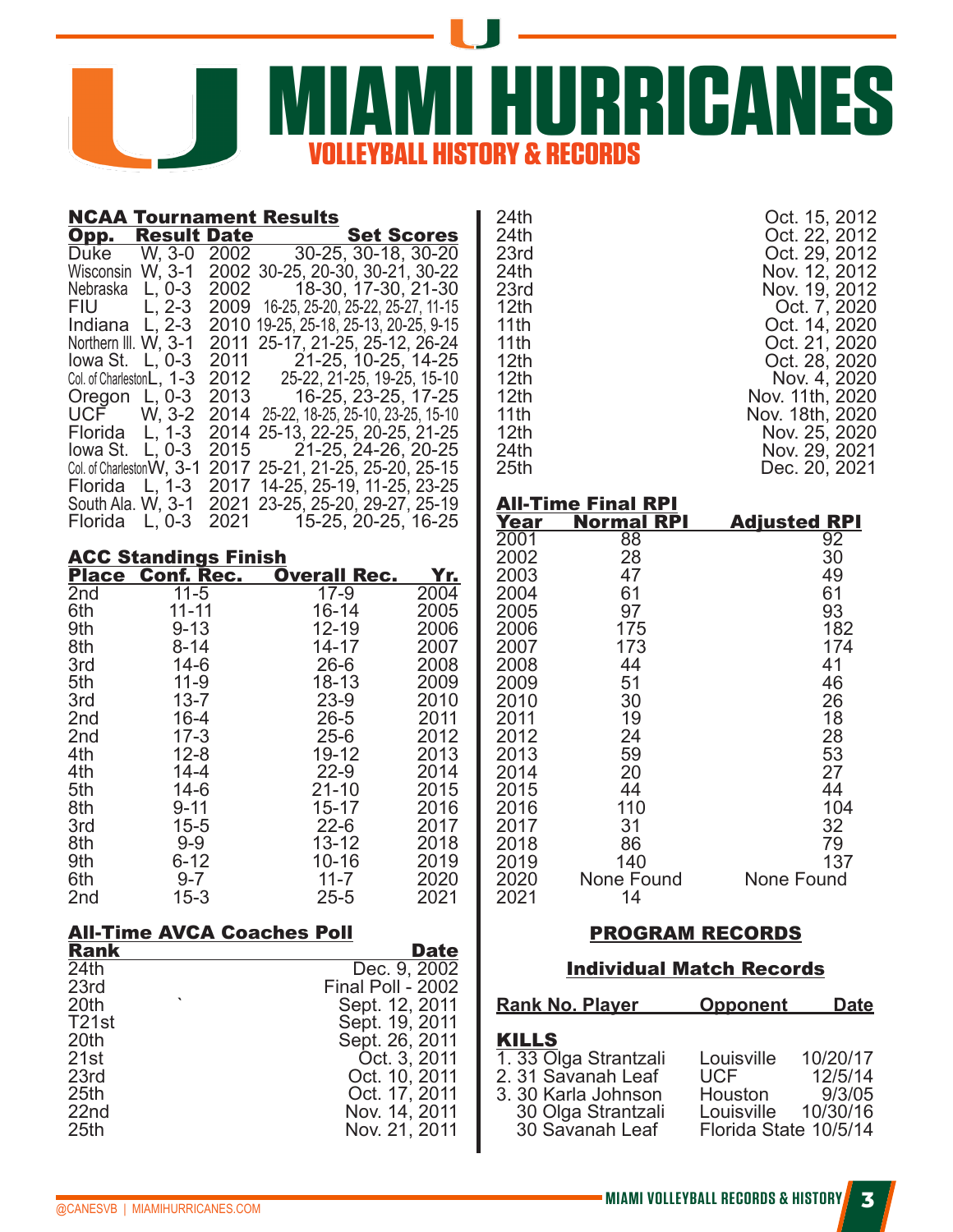

6. 29 Olga Strantzali Duke 11/20/16 7. 28 Karla Johnson<br>28 Olga Strantzali 9. 27 Eližabeth Tyson Florida State 9/13/02<br>10.25 Olga Strantzali Notre Dame 9/29/17 10.25 Olga Strantzali<br>25 Olga Strantzali 25 Olğa Strantzali<br>25 Savanah Leaf 25 Savanah Leaf<br>25 Valeria Tipiana 25 Valeria Tipiana

Notre Dame 10/28/16<br>Florida State 9/13/02 North Carolina 11/4/16<br>Syracuse 10/2/16 North Carolina 11/3/13<br>Syracuse 10/10/14 25 San Diego St. 9/5/03<br>Cincinnati. 9/11/04

# ATTACK ATTEMPTS

|  | 1.86 Savanah Leaf     | Florida State 10/5/14 |          |
|--|-----------------------|-----------------------|----------|
|  | 2. 79 Olga Strantzali | Notre Dame 10/28/16   |          |
|  | 3. 77 Olga Strantzali | Duke 11/20/16         |          |
|  | 4.74 Olga Strantzali  | Notre Dame 9/29/17    |          |
|  | 5. 72 Karla Johnson   | Houston 9/3/05        |          |
|  | 6. 70 Olga Strantzali | NC State              | 10/7/16  |
|  | 7. 69 Olga Strantzali | Louisville            | 10/30/16 |
|  | 8. 67 Angela Grieve   | <b>Florida St.</b>    | 11/19/21 |
|  | 9. 66 Angela Grieve   | <b>UNC</b>            | 10/1/21  |
|  | 10.65 Olga Strantzali | Georgia Tech 11/23/16 |          |
|  | 65 Olga Strantzali    | Syracuse 10/2/16      |          |

#### ATTACK PERCENTAGE (20 ATTEMPTS)

1. .667 (16/2/21) Christine Williamson FAU 2010 2. .650 (14/1/20) Francheska Savage UW-MIL 2004 3. .625 (16/1/24) Kolby Bird 4. .619 (15/2/21) Karla Johnson Howard 2002 5. .607 (18/1/28) Valeria Tipiana Kent State 2003 6. .600 (13/1/20) Emani Sims Virginia Tech 2013 .600 (19/1/30) Taylor Scott Syracuse 2015 8. .591 (14/1/22) Francheska Savage Jacksonville St. 2005 9. .571 (13/1/21) Bridget Wallenberger Virginia 2018 .571 (21/1/35) Elizaveta Lukianova Notre Dame 2019 .571 (14/2/21) Marcela Gamarra Fordham 2002 ASSISTS 1. 73 Margie Young Florida State 9/13/02<br>2. 64 Caitilin Donahoe Long Beach St. 9/7/13 2. 64 Caitilin Donahoe 64 Hannah Sorensen Notre Dame 10/28/16 4. 63 Mallorey James Boston College 9/28/02 63 Nrithya Sundararaman UT-Arlington 8/27/10 6. 61 Haley Templeton Duke 10/13/17 61 Hannah Sorensen Louisville 10/30/16 8. 60 Hannah Sorensen Duke 11/20/16<br>9. 59 Halev Templeton Duke 11/23/18 9. 59 Haley Templeton Duke 11/23/18 59 Jamie Grass

# SERVICE ACES

1. 11 Katie Gallagher Jacksonville 8/25/07

|  | 2.8<br>3.7<br>4.6<br>6<br>6<br>7.5<br>5<br>5<br>$\frac{5}{5}$<br>5<br>5<br>5<br>5<br>5<br>5<br>5<br>5<br>5<br>5<br>5 | <b>Haley Templeton</b><br><b>Maria Andersson</b><br><b>Haley Templeton</b><br>Olga Strantzali<br><b>Ryan Shaffer</b><br>Alex Johnson<br><b>Alexis Mourning</b><br>Cassie Loessberg<br><b>Haley Templeton</b><br><b>Haley Templeton</b><br><b>Kelsie Groot</b><br>Olga Strantzali<br>Olga Strantzali<br>Olga Strantzali<br>Olga Strantzali<br>Olga Strantzali<br>Valeria Tipiana<br>Valeria Tipiana<br>Valeria Tipiana<br>Valeria Tipiana<br><b>5 Angela Grieve</b> | 11/19/17<br>Virginia Tech<br>Prairie View A&M<br>8/29/09<br>8/27/16<br>FIU<br>11/22/15<br><b>Wake Forest</b><br>9/8/11<br>Florida A&M<br>8/25/12<br>Rutgers<br>10/9/15<br>Wake Forest<br>8/31/07<br>Marquette<br>Georgia Tech<br>11/22/17<br>10/26/18<br>VT.<br>10/10/14<br>Syracuse<br>Illinois State<br>8/28/15<br>11/4/15<br>Florida State<br>10/2/16<br>Syracuse<br>Mississippi St.<br>9/10/16<br>Duquesne<br>9/17/16<br>8/30/03<br>Indiana<br>9/1/04<br>FAU<br>Washington St. 9/11/04<br>UW-MIL<br>9/18/04<br>10/24/21<br>Virginia Tech |
|--|----------------------------------------------------------------------------------------------------------------------|--------------------------------------------------------------------------------------------------------------------------------------------------------------------------------------------------------------------------------------------------------------------------------------------------------------------------------------------------------------------------------------------------------------------------------------------------------------------|----------------------------------------------------------------------------------------------------------------------------------------------------------------------------------------------------------------------------------------------------------------------------------------------------------------------------------------------------------------------------------------------------------------------------------------------------------------------------------------------------------------------------------------------|
|--|----------------------------------------------------------------------------------------------------------------------|--------------------------------------------------------------------------------------------------------------------------------------------------------------------------------------------------------------------------------------------------------------------------------------------------------------------------------------------------------------------------------------------------------------------------------------------------------------------|----------------------------------------------------------------------------------------------------------------------------------------------------------------------------------------------------------------------------------------------------------------------------------------------------------------------------------------------------------------------------------------------------------------------------------------------------------------------------------------------------------------------------------------------|

# **DIGS**

| 1.49 Cassie Loessberg    | Texas-Arlington 9/1/07  |  |
|--------------------------|-------------------------|--|
| 2.39 Cassie Loessberg    | North Dakota St. 9/5/09 |  |
| 3.36 Ryan Shaffer        | LSU 9/14/13             |  |
| 4.31 Sylvia Hernandez    | Notre Dame 10/28/16     |  |
| 5.30 Cassie Loessberg    | Eastern Michigan9/4/09  |  |
| 30 Ryan Shaffer          | LSU 8/27/11             |  |
| 30 Ryan Shaffer          | Long Beach St. 9/7/13   |  |
| 8.29 Priscilla Hernandez | Florida State 10/6/21   |  |
| 9.28 Ryan Shaffer        | Oregon St. 8/31/12      |  |
| 10.27 Kalysta White      | Georgia Tech 10/2/15    |  |
| 27 Kalysta White         | Duke 10/11/15           |  |
| 27 Ryan Shaffer          | Clemson 11/29/13        |  |
| 27 Sylvia Hernandez      | FAU 9/1/17              |  |
|                          |                         |  |

#### SOLO BLOCKS

| $\overline{1}$ .4 | Ali Becker                                                          | Southern Miss 9/4/10  |         |
|-------------------|---------------------------------------------------------------------|-----------------------|---------|
| 4                 | <b>Bridget Wallenberger</b>                                         | Towson                | 8/31/18 |
| 4                 | Ciara Michel                                                        | Butler                | 8/25/07 |
| 4                 | <b>Emani Sims</b>                                                   | LSU                   | 9/13/13 |
| 4                 | Francheska Savage                                                   | LSU                   | 9/17/04 |
|                   | 4 Lici McGee Middle                                                 | <b>Tennessee</b>      | 9/5/10  |
|                   | 4 Janice Leao                                                       | <b>South Florida</b>  | 9/3/21  |
|                   |                                                                     |                       |         |
| 7.3               | <b>Alexis Mourning</b>                                              | <b>Florida State</b>  | 11/4/15 |
| 3                 | <b>Alexis Mourning</b>                                              | Virginia              | 11/6/15 |
| 3                 | Alexis Mourning                                                     | LSŬ                   | 9/13/13 |
| 3                 |                                                                     |                       |         |
|                   | Bridget Wallenbergerat TA&M Corpus Christi 9/7/18<br>3 Ciara Michel | Hofstra 8/24/07       |         |
| 3                 | Ciara Michel                                                        | Florida State 9/24/04 |         |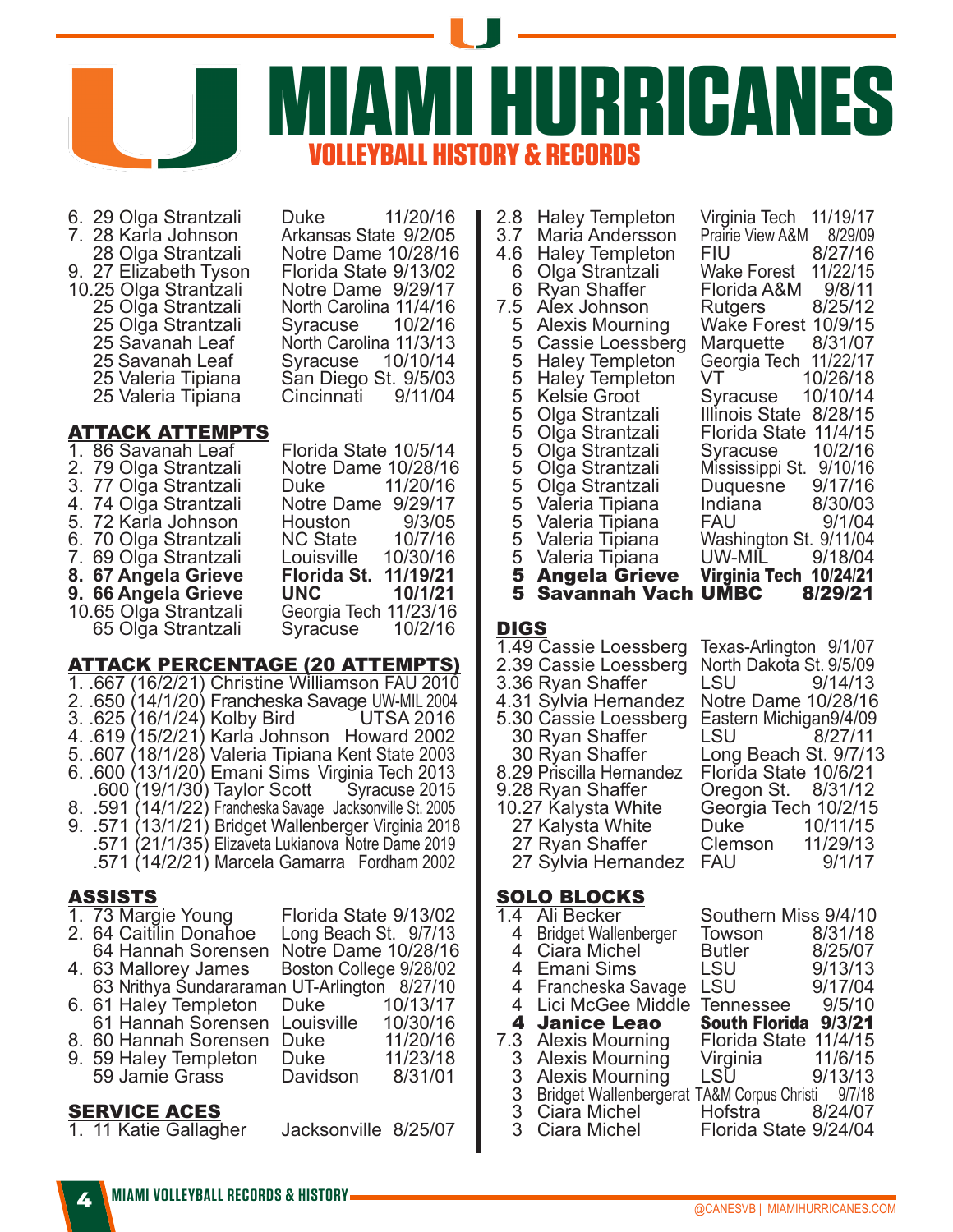

| 3            | <b>Emani Sims</b>                            | LSU                                               | 8/27/11  | <b>POINTS</b>                                     |                         |          |
|--------------|----------------------------------------------|---------------------------------------------------|----------|---------------------------------------------------|-------------------------|----------|
| 3            | Emani Sims                                   | Clemson                                           | 10/3/14  | 1. 35.0 Olga Strantzali                           | Louisville              | 10/20/17 |
|              | 3 Francheska Savage                          | Xavier                                            | 9/10/05  | 2. 34.5 Karla Johnson                             | Houston                 | 9/3/05   |
| 3            | Karla Johnson                                | Xavier                                            | 9/10/05  | 34.5 Olga Strantzali                              | Louisville              | 10/30/16 |
| $\sqrt{3}$   | Savanah Leaf                                 | Clemson                                           | 10/3/14  | 4. 32.5 Savanah Leaf                              | <b>UCF</b>              | 12/5/14  |
| $\mathbf{3}$ | <b>Janice Leao</b>                           | South Florida 9/5/21                              |          | 32.5 Savanah Leaf                                 | Florida State 10/5/14   |          |
| 3            | <b>Angela Grieve</b>                         | <b>Clemson 11/7/21</b>                            |          | 6. 32.0 Olga Strantzali                           | Duke                    | 11/20/16 |
|              |                                              |                                                   |          | 7. 31.0 Elizabeth Tyson                           | Florida State 9/13/02   |          |
|              | <b>ASSIST BLOCKS</b>                         |                                                   |          | 8. 30.50lga Strantzali                            | Syracuse                | 10/2/16  |
|              | 1.17 Alexis Mourning                         | ВC                                                | 9/28/13  | 30.5 Valeria Tipiana                              | Washington St. 9/11/04  |          |
| 2.12         | Emani Sims                                   | BC                                                | 11/23/14 | 10.30.0 Valeria Tipiana                           | Cincinnati              | 9/11/04  |
| 3.9          | Emani Sims                                   | Clemson                                           | 10/4/13  |                                                   |                         |          |
| 9            | Emani Sims                                   | Notre Dame 10/18/13                               |          | <u>KILLS (3 SETS)</u>                             |                         |          |
| 9            | Robin Lewullis                               | ВC                                                | 9/28/02  | 1. 22 Valeria Tipiana                             | Florida State 9/24/04   |          |
| 9            | Savanah Leaf                                 | <b>TCU</b>                                        | 9/5/14   | 2. 21 Olga Strantzali                             | <b>FGCU</b>             | 9/2/17   |
| 9            | Savanah Leaf                                 | BC                                                | 9/28/13  | 21 Olga Strantzali                                | Florida State 11/1/17   |          |
| 9            | <b>Janice Leao</b>                           | <b>NC State 10/3/21</b>                           |          | 4. 20 Olga Strantzali                             | <b>Nicholls</b>         | 8/26/17  |
| 9            | <b>Peyman Yardimci UNC</b>                   |                                                   | 11/21/21 | 20 Olga Strantzali                                | <b>NC State</b>         | 10/27/17 |
|              | 10.8 Alex Johnson                            | Long Beach St. 9/7/13                             |          | 20 Savanah Leaf                                   | <b>SHU</b>              | 8/29/14  |
| 8            | <b>Alexis Mourning</b>                       | Notre Dame 10/18/13                               |          | 20 Angela Grieve Virginia 10/17/21                |                         |          |
| 8            | Ali Becker                                   | <b>USF</b>                                        | 8/29/09  | 8. 19 Marcela Gamarra                             | Coastal Carolina 9/1/01 |          |
| 8            | Bridget Wallenberger Duke                    |                                                   | 9/23/18  | 19 Savanah Leaf                                   | Oklahoma                | 9/20/13  |
| 8            | Ciara Michel                                 | Cincinnati                                        | 9/11/04  | 19 Taylor Scott                                   | Syracuse                | 10/25/15 |
| 8            | Ciara Michel                                 | Houston                                           | 9/3/05   | 19 Valeria Tipiana                                | <b>SMU</b>              | 9/17/04  |
| 8            | Emani Sims                                   | <b>TCU</b>                                        | 9/5/14   |                                                   |                         |          |
| 8            | Emani Sims                                   | Tulsa                                             | 9/21/13  |                                                   |                         |          |
| 8            | <b>Janice Leao</b>                           | <b>UNC</b>                                        | 10/11/19 | <b>KILLS (4 SETS)</b>                             |                         |          |
| 8            | Karla Johnson                                | Wichita St.                                       | 8/31/02  | 1. 33 Olga Strantzali                             | Louisville              | 10/20/17 |
| 8            | Lucia Pampana                                | Mississippi St. 9/10/16                           |          | 2. 28 Karla Johnson                               | Arkansas St. 9/2/05     |          |
| 8            | <b>Madison Dill</b>                          | <b>FAU</b>                                        | 9/1/17   | 3. 25 Olga Strantzali                             | Notre Dame 9/29/17      |          |
| 8            | Misty Ma'A                                   | ВC                                                | 9/28/13  | 25 Olga Strantzali                                | <b>UNC</b>              | 11/4/16  |
| 8            | <b>Sakile Simmons</b>                        | Florida State 10/5/14                             |          | 25 Olga Strantzali                                | Syracuse                | 10/2/16  |
| 8            | <b>Janice Leao</b>                           | <b>Notre Dame 9/26/21</b>                         |          | 25 Savanah Leaf                                   | Syracuse                | 10/10/14 |
| 8            | <b>Janice Leao</b>                           | <b>UNC</b>                                        | 11/21/21 | 25 Valeria Tipiana                                | San Diego St. 9/5/03    |          |
| 8            | Aristea Tontai                               | <b>UNC</b>                                        | 11/21/21 | 25 Valeria Tipiana                                | Cincinnati              | 9/11/04  |
|              |                                              |                                                   |          | 9. 24 Olga Strantzali                             | North Carolina 11/4/16  |          |
|              | <b>TOTAL BLOCKS</b><br>1. 17 Alexis Mourning |                                                   |          | 10.23 Marcela Gamarra                             | Boston College 9/28/02  | 11/11/16 |
|              | 2. 12 Emani Sims                             | Boston College 9/28/13<br>Boston College 11/23/14 |          | 23 Olga Strantzali                                | Syracuse<br>Clemson     | 11/25/16 |
|              | 3. 11 Robin Lewullis                         |                                                   |          | 23 Olga Strantzali                                |                         |          |
|              | 4. 10 Francheska Savage                      | Boston College 9/28/02<br><b>LSU</b>              | 9/17/04  | <b>KILLS (5 SETS)</b>                             |                         |          |
|              | 10 Aristea Tontai                            | <b>UNC</b>                                        | 11/21/21 | 1.31 Savanah Leaf                                 | <b>UCF</b>              | 12/5/14  |
| 6.9          | Ciara Michel                                 | Cincinnati                                        | 9/11/04  | 2. 30 Karla Johnson                               | Houston                 | 9/3/05   |
| 9            | Emani Sims                                   | <b>LSU</b>                                        | 8/27/11  | 30 Olga Strantzali                                | Louisville              | 10/30/16 |
| 9            | Emani Sims                                   | Clemson                                           | 10/4/13  | 30 Savanah Leaf                                   | Florida State 10/5/14   |          |
| 9            | Emani Sims                                   | Notre Dame 10/18/13                               |          | 5. 29 Olga Strantzali                             | Duke                    | 11/20/16 |
| 9            | Lici McGee                                   | North Dakota St. 9/5/09                           |          | 6. 28 Olga Strantzali                             | Notre Dame 10/28/16     |          |
| 9            | Savanah Leaf                                 | <b>TCU</b>                                        | 9/5/14   | 7. 27 Elizabeth Tyson                             | Florida State 9/13/02   |          |
| 9            | Savanah Leaf                                 | BC                                                | 9/28/13  | 8. 25 Savanah Leaf                                | North Carolina 11/3/13  |          |
| 9            | <b>Janice Leao</b>                           | South Florida 9/3/21                              |          | 9. 24 Elizaveta Lukianova Boston College 10/20/19 |                         |          |
| 9            | <b>Janice Leao</b>                           | <b>NC State 10/3/21</b>                           |          | 24 Elizaveta Lukianova Florida State 10/24/18     |                         |          |
| 9            | Peyman Yardimci UNC                          |                                                   | 11/21/21 | 24 Olga Strantzali                                | Marquette               | 9/5/15   |
|              |                                              |                                                   |          |                                                   |                         |          |
|              |                                              |                                                   |          |                                                   |                         |          |

| 32.5 Savanah Leaf<br>6. 32.0 Olga Strantzali<br>7. 31.0 Elizabeth Tyson<br>8. 30.5Olga Strantzali<br>30.5 Valeria Tipiana<br>10.30.0 Valeria Tipiana | Florida State 10/5/14<br>Duke 11/20/16<br>Florida State 9/13/02<br>Syracuse 10/2/16<br>Washington St. 9/11/04<br>Cincinnati 9/11/04 |
|------------------------------------------------------------------------------------------------------------------------------------------------------|-------------------------------------------------------------------------------------------------------------------------------------|
| <u>KILLS (3 SETS)</u>                                                                                                                                |                                                                                                                                     |
| 1. 22 Valeria Tipiana                                                                                                                                | Florida State 9/24/04                                                                                                               |
| 2. 21 Olga Strantzali                                                                                                                                | FGCU 9/2/17                                                                                                                         |
| 21 Olga Strantzali                                                                                                                                   | Florida State 11/1/17                                                                                                               |
| 4. 20 Olga Strantzali                                                                                                                                | Nicholls 8/26/17                                                                                                                    |
| 20 Olga Strantzali                                                                                                                                   | NC State 10/27/17                                                                                                                   |
| 20 Savanah Leaf                                                                                                                                      | SHU 8/29/14                                                                                                                         |
|                                                                                                                                                      | 20 Angela Grieve Virginia 10/17/21                                                                                                  |
| 8. 19 Marcela Gamarra                                                                                                                                | Coastal Carolina 9/1/01                                                                                                             |
| 19 Savanah Leaf                                                                                                                                      | Oklahoma 9/20/13                                                                                                                    |
| 10 Toular Boott                                                                                                                                      | C                                                                                                                                   |

|  | Louisville 10/20/17                                                                                                                                                                                                                                                            |
|--|--------------------------------------------------------------------------------------------------------------------------------------------------------------------------------------------------------------------------------------------------------------------------------|
|  | Arkansas St.<br>9/2/05                                                                                                                                                                                                                                                         |
|  | Notre Dame<br>9/29/17                                                                                                                                                                                                                                                          |
|  | 11/4/16<br>UNC <b>With Street</b>                                                                                                                                                                                                                                              |
|  | 10/2/16<br>Syracuse                                                                                                                                                                                                                                                            |
|  | Syracuse<br>10/10/14                                                                                                                                                                                                                                                           |
|  | San Diego St. 9/5/03                                                                                                                                                                                                                                                           |
|  | Cincinnati 9/11/04                                                                                                                                                                                                                                                             |
|  | North Carolina 11/4/16                                                                                                                                                                                                                                                         |
|  | Boston College 9/28/02                                                                                                                                                                                                                                                         |
|  | Syracuse 11/11/16                                                                                                                                                                                                                                                              |
|  | Clemson 11/25/16                                                                                                                                                                                                                                                               |
|  | 1. 33 Olga Strantzali<br>2. 28 Karla Johnson<br>3. 25 Olga Strantzali<br>25 Olga Strantzali<br>25 Olga Strantzali<br>25 Savanah Leaf<br>25 Valeria Tipiana<br>25 Valeria Tipiana<br>9. 24 Olga Strantzali<br>10.23 Marcela Gamarra<br>23 Olga Strantzali<br>23 Olga Strantzali |

| 1.31 Savanah Leaf                   | <b>UCF</b>              | 12/5/14 |
|-------------------------------------|-------------------------|---------|
| 2.30 Karla Johnson                  | Houston 9/3/05          |         |
| 30 Olga Strantzali                  | Louisville 10/30/16     |         |
| 30 Savanah Leaf                     | Florida State 10/5/14   |         |
| 5. 29 Olga Strantzali               | Duke 11/20/16           |         |
| 6. 28 Olga Strantzali               | Notre Dame 10/28/16     |         |
| 7. 27 Elizabeth Tyson               | Florida State 9/13/02   |         |
| 8. 25 Savanah Leaf                  | North Carolina 11/3/13  |         |
| 9. 24 Elizaveta Lukianova           | Boston College 10/20/19 |         |
| 24 Elizaveta Lukianova              | Florida State 10/24/18  |         |
| 24 Olga Strantzali Marquette 9/5/15 |                         |         |
|                                     |                         |         |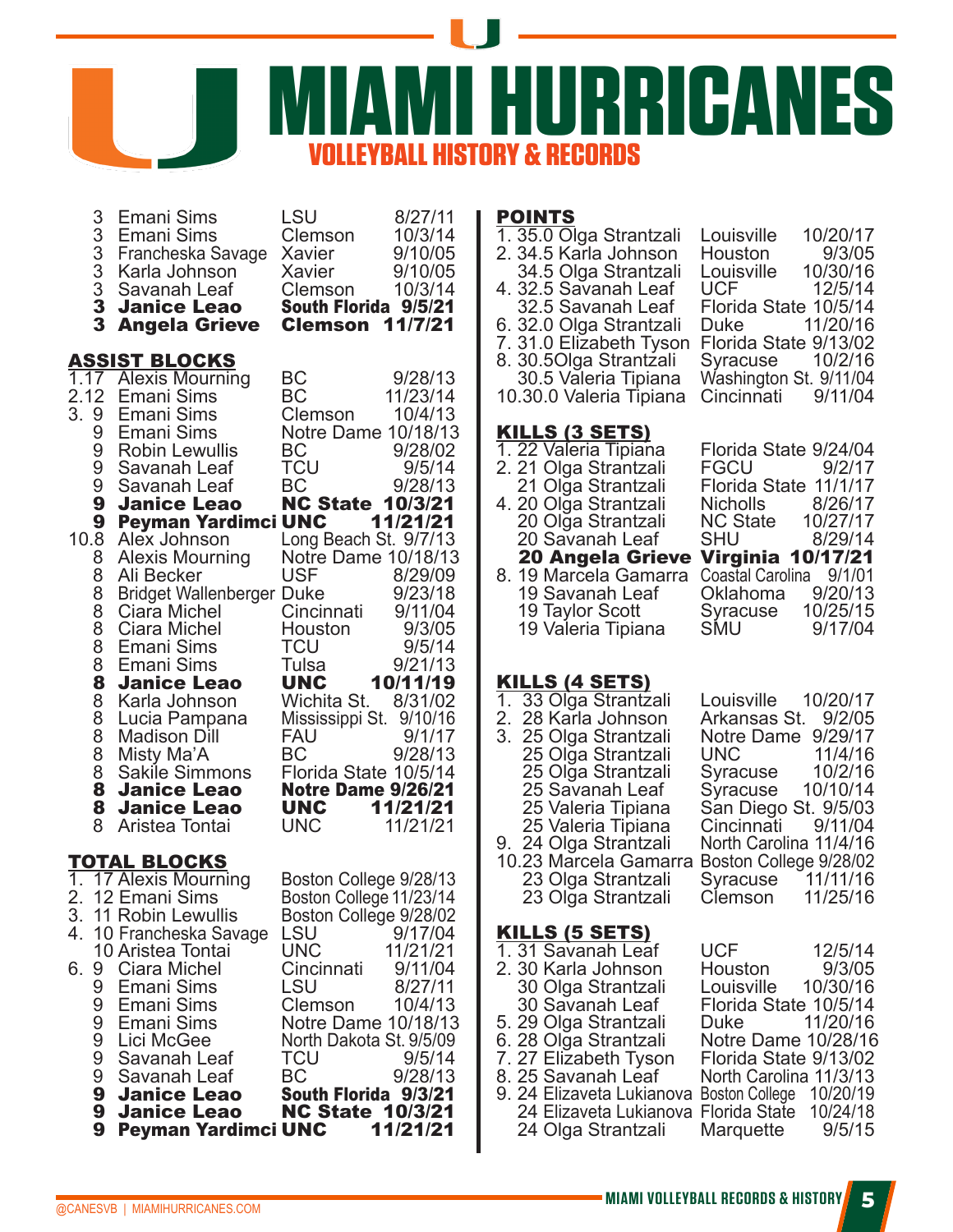

# TTEMDTS (2 SETS)

| $\overline{1}$ .<br>5.<br>7. | $\overline{53}$<br>2.52<br>4.45<br>43<br>10.42 | <u>АТТЕМРТЭ (Э ЭЕТЭ)</u><br>Karla Johnson<br>Olga Strantzali<br>3. 46 Kolby Bird<br>Savanah Leaf<br>44 Marcela Gamarra<br>44 Valeria Tipiana<br>43 Karla Johnson<br>43 Olga Strantzali<br>Savanah Leaf<br><b>43 Angela Grieve</b><br>Olga Strantzali                                    | 9/16/05<br>Sacramento St.<br>North Carolina<br>10/9/16<br><b>NC State</b><br>10/27/17<br>9/20/13<br>Oklahoma<br>9/14/02<br>FAU<br>Florida State 9/24/04<br>Jacksonville St.<br>9/9/05<br>9/2/17<br>FGCU<br><b>Duke</b><br>11/22/13<br>South Florida 9/5/21<br>Virginia Tech 10/16/16 |
|------------------------------|------------------------------------------------|-----------------------------------------------------------------------------------------------------------------------------------------------------------------------------------------------------------------------------------------------------------------------------------------|--------------------------------------------------------------------------------------------------------------------------------------------------------------------------------------------------------------------------------------------------------------------------------------|
| 6.<br>8.                     |                                                | <u>ATTEMPTS (4 SETS)</u><br>1. 74 Olga Strantzali<br>2. 70 Olga Strantzali<br>3. 65 Olga Strantzali<br>4. 63 Olga Strantzali<br>5. 61 Angela Grieve<br>59 Kolby Bird<br>59 Lane Carico<br>58 Savanah Leaf<br>58 Savanah Leaf<br>10.57Angela Grieve                                      | 9/29/17<br><b>Notre Dame</b><br><b>NC State</b><br>10/7/16<br>10/2/16<br>Syracuse<br>10/20/17<br>Louisville<br><b>Wake Forest 11/24/21</b><br>9/29/17<br>Notre Dame<br>9/10/11<br>Oklahoma<br><b>USF</b><br>8/30/13<br>10/10/14<br>Syracuse<br><b>Pitt</b><br>10/15/21               |
| 1.                           |                                                | <u>ATTEMPTS (5 SETS)</u><br>86 Savanah Leaf<br>2. 79 Olga Strantzali<br>3. 77 Olga Strantzali<br>4. 72 Karla Johnson<br>5. 69 Olga Strantzali<br>6.67 Angela Grieve<br>7. 66 Angela Grieve<br>8. 65 Olga Strantzali<br>9. 63 Savanah Leaf<br>10.62 Marcela Gamarra<br>62 Taylor Hollins | Florida State 10/5/14<br>Notre Dame 10/28/16<br>Duke 11/20/16<br>Houston 9/3/05<br>9/3/05<br>Houston<br>10/30/16<br>Louisville<br>Florida State 11/19/21<br>10/1/21<br><b>UNC</b><br>11/23/16<br>Georgia Tech<br>LSU<br>9/14/13<br>Florida State 9/13/02<br>8/24/12<br>Ole Miss      |
| 2.<br>3.                     | $\overline{7}$<br>6<br>6                       | <u>ACES (3 SETS)</u><br>1. 8 Haley Templeton<br>Maria Andersson<br><b>Haley Templeton</b><br>Olga Strantzali                                                                                                                                                                            | Virginia Tech 11/19/17<br>Prairie View A&M 8/29/09<br>8/27/16<br>FIU<br>11/22/15<br><b>Wake Forest</b>                                                                                                                                                                               |

# ACES (4 SETS)

| 1.<br>2.<br>9.        | 5<br>5<br>55555<br>4<br>4<br>4<br>4<br>4<br>4<br>4<br>4<br>4<br>$\overline{4}$ | 11 Katie Gallagher<br><b>Alexis Mourning</b><br><b>Kelsie Groot</b><br>Olga Strantzali<br>Olga Strantzali<br>Olga Strantzali<br>Olga Strantzali<br>Valeria Tipiana<br>Alex Johnson<br><b>Bridget Bomhack</b><br>Hannah Sorensen<br>Hannah Sorensen<br>Hannah Sorensen<br>Janet Kalaniuvalu<br>Kolby Bird<br><b>Mallorey James</b><br>Olga Strantzali<br>Savanah Leaf | 8/25/07<br>Jacksonville<br>10/9/15<br>Wake Forest<br>10/10/14<br>Syracuse<br>Florida State 11/4/15<br>10/2/16<br>Syracuse<br>Mississippi St. 9/10/16<br>Duquesne 9/17/16<br>Indiana 8/30/03<br>UNLV<br>9/14/12<br><b>Butler</b><br>8/25/07<br>9/11/16<br>Syracuse<br>Coll. of Charleston 11/30/17<br>Virginia Tech 9/22/17<br>10/18/19<br>Syracuse<br>11/11/18<br>UNC<br>New Mexico 8/30/02<br>11/11/16<br>Syracuse<br>Florida State<br>11/13/13 |  |  |  |  |  |
|-----------------------|--------------------------------------------------------------------------------|----------------------------------------------------------------------------------------------------------------------------------------------------------------------------------------------------------------------------------------------------------------------------------------------------------------------------------------------------------------------|--------------------------------------------------------------------------------------------------------------------------------------------------------------------------------------------------------------------------------------------------------------------------------------------------------------------------------------------------------------------------------------------------------------------------------------------------|--|--|--|--|--|
| $\overline{1.}$<br>4. | $\overline{5}$<br>5<br>5<br>4<br>4<br>4<br>4<br>4<br>4<br>4<br>4<br>4          | <u>ACES (5 SETS)</u><br>Cassie Loessberg<br><b>Haley Templeton</b><br>Valeria Tipiana<br>Alex Johnson<br><b>Cameron Dobbs</b><br>Cassie Loessberg<br><b>Haley Templeton</b><br>Hannah Sorensen<br>Katie Gallagher<br>Olga Strantzali<br><b>Savannah Vach</b><br>Sylvia Hernandez                                                                                     | 8/31/07<br>Marquette<br>Georgia Tech<br>11/22/17<br>Washington St. 9/11/04<br>North Carolina 11/3/13<br>9/24/17<br>Virginia<br>8/24/07<br>Hofstra<br>Wake Forest 11/9/18<br>Southern Miss 8/25/17<br>8/24/07<br>Hofstra<br>Southern Miss 8/25/17<br><b>Boston College 10/20/19</b><br>Georgia Tech 11/22/17                                                                                                                                      |  |  |  |  |  |
|                       | ASSISTS (3 SETS)                                                               |                                                                                                                                                                                                                                                                                                                                                                      |                                                                                                                                                                                                                                                                                                                                                                                                                                                  |  |  |  |  |  |

# ASSISTS (3 SET<br>1. 53 Jill Robinson

- 
- 
- 
- 5. 44 Katie Gallagher Eastern Michigan 9/4/09
- 
- 42 Margie Young

# ASSISTS (4 SETS)

- 
- 
- 3. 56 Savannah Vach

Florida State 9/24/04<br>
SMU 9/17/04 2. 52 Jill Robinson SMU 9/17/04<br>3. 48 Jill Robinson UW-MIL 9/18/04 3. 48 Jill Robinson UW-MIL 9/18/04<br>4. 46 Margie Young Howard 9/6/02 4. 46 Margie Young Howard 9/6/02<br>5. 44 Katie Gallagher Eastern Michigan 9/4/09 44 Margie Young FAU 9/14/02 44 Margie Young Florida Atlantic 9/20/02 8. 43 Haley Templeton Clemson 11/25/15<br>9. 42 Blair Fuentez Notre Dame 11/15/13 Notre Dame 11/15/13<br>Florida State 11/1/17 42 Haley Templeton Florida State 11/1/17

1. 63 Mallorey James Boston College 9/28/02 2. 57 Mallorey James SFA 8/31/02<br>**3. 56 Savannah Vach Virginia Tech 11/3/19** 

**Savannah Vach UMBC** 

5 Valeria Tipiana<br>**5 Angela Grieve** 

5 Olga Strantzali Illinois State 8/28/15<br>5 Valeria Tipiana FAU 9/1/04<br>5 Valeria Tipiana UW-MIL 9/18/04 5 Valeria Tipiana FAU 9/1/04

5 Angela Grieve Virginia Tech 10/24/21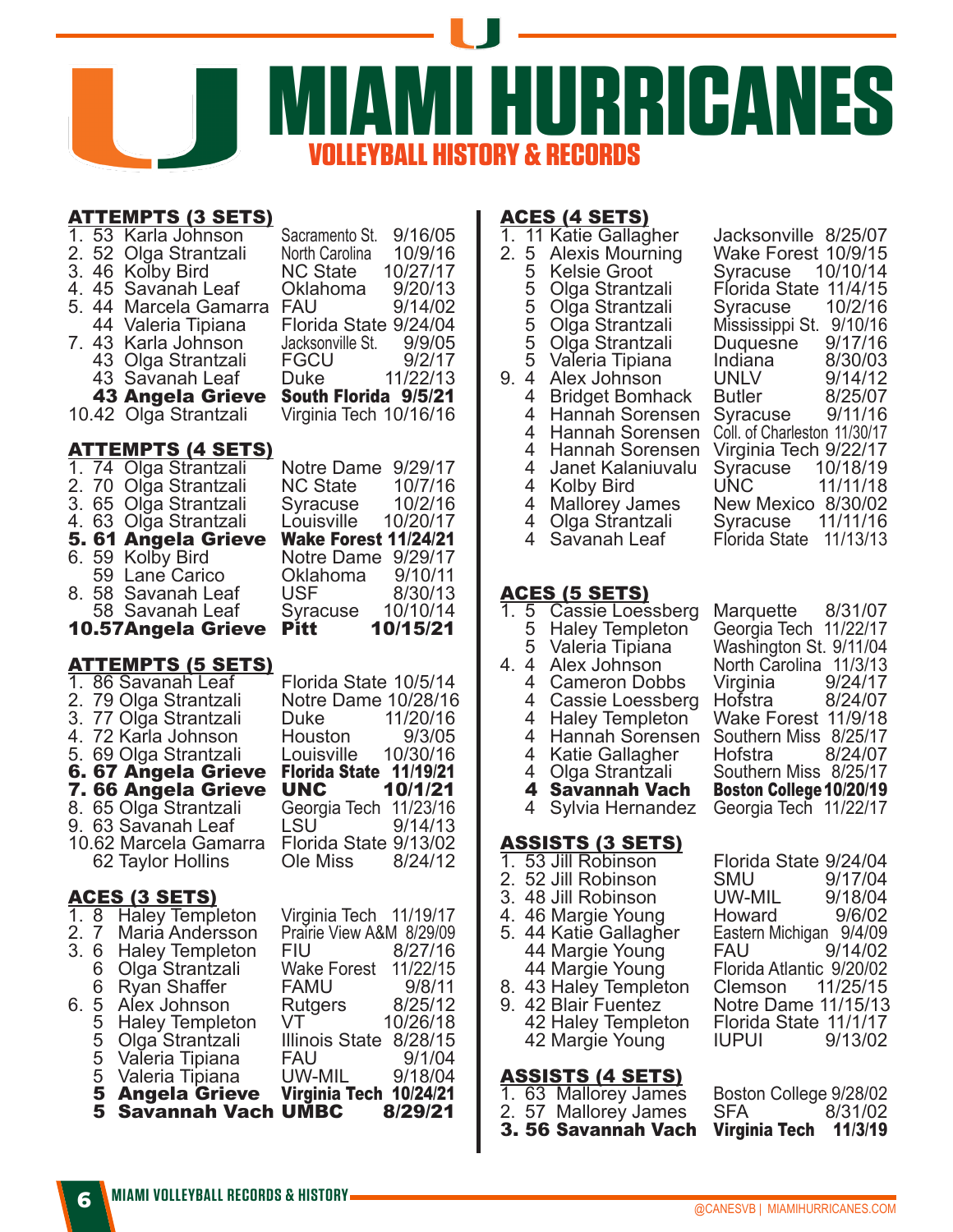

#### **56 Savannah VachSyracuse 10/29/21**<br>55 Hannah Sorensen Clemson 11/25/16 5. 55 Hannah Sorensen Clemson 11/25/16<br>55 Katie Gallagher Southern Miss 9/4/10 55 Katie Gallagher Southern Miss 9/4/10<br>54 Haley Templeton Georgia Tech 11/27/15 7. 54 Haley Templeton Georgia Tech 11/27/15 8. 53 Haley Templeton Syracuse 10/10/14 53 Haley Templeton Missouri 9/20/14<br>53 Jill Robinson Cincinnati 9/11/04 53 Jill Robinson ASSISTS (5 SETS) 1. 73 Margie Young <sup>Florida State 9/13/02<br>2. 64 Caitilin Donahoe Long Beach St. 9/7/13</sup> 2. 64 Caitilin Donahoe 64 Hannah Sorensen Notre Dame 10/28/16 4. 63 Nrithya Sundararaman UT-Arlington 8/27/10 5. 61 Haley Templeton Duke 10/13/17<br>61 Hannah Sorensen Louisville 10/30/16 61 Hannah Sorensen Louisville 10/30/16 7. 60 Hannah Sorensen Duke 11/20/16<br>8. 59 Halev Templeton Duke 11/23/18 8. 59 Haley Templeton Duke 11/23/18<br>59 Jamie Grass Davidson 8/31/01 59 Jamie Grass<br>10.58 Jill Robinson Washington St. 9/11/04 58 Savannah Vach NC State 11/15/19 58 Savannah Vach Florida St. 11/19/21 DIGS (3 SETS) 1. 30 Cassie Loessberg Eastern Michigan9/4/09 2. 22 Cassie Loessberg FGCU 8/28/09<br>22 Elizabeth Tyson Coastal Carolina9/1/01 22 Elizabeth Tyson<br>22 Jamie Grass Florida State 9/24/04<br>Duke 11/22/13 22 Ryan Shaffer Duke 11/22/13 6. 21 Jamie Grass FIU 9/14/02 21 Kalysta White<br>20 Ann Gallo 8. 20 Ann Gallo<br>20 Priscilla Hernandez Virginia Tech 10/24/21 Virginia Tech 10/24/21<br>Sacramento St.8/29/08 10.19 Cassie Loessberg<br>19 Jamie Grass 19 Coastal Carolina9/1/01<br>19/17/04 19 Jamie Grass SMU 9/17/04 19 Kalysta White Duke 11/20/15 19 Ryan Shaffer NC State 11/1/13 19 Ryan Shaffer Auburn 9/9/11<br>19 Sylvia Hernandez UCF 9/2/17 19 Sylvia Hernandez UCF 9/2/17<br>19 Sylvia Hernandez NC State 10/27/27 19 Sylvia Hernandez DIGS (4 SETS) 1. 29 Priscilla Hernandez Florida State 10/6/21 2. 28 Ryan Shaffer Oregon St. 8/31/12<br>3. 27 Kalysta White Georgia Tech 10/2/15 6eorgia Tech 10/2/15<br>Clemson 11/29/13 27 Ryan Shaffer Clemson 11/29/13 5. 26 Ryan Shaffer Pepperdine 9/3/11<br>6. 25 Ann Gallo Kansas 8/26/06 6. 25 Ann Gallo Kansas 8/26/06 25 Jamie Grass SFA 8/31/02 25 Ryan Shaffer USF 8/30/13<br>24 Kalysta White Notre Dame 11/15/15

Florida St. 11/13/13

# 9. 24 Kalysta White<br>24 Ryan Shaffer

# **DIGS (5 SETS)**<br>1 39 Cassie Loe

- 
- 
- 
- 30 Ryan Shaffer<br>30 Ryan Shaffer
- 
- 8. 26 Ryan Shaffer Ole Miss 8/24/12
- 26 Ryan Shaffer<br>10.25 Kelsie Groot

# BLOCKS (3 SETS)

- 1. 12 Emani Sims 2.9 Janice Leao 3. 8 Emani Sims 8 Karla Johnson<br>8 Lucia Pampan 8 Lucia Pampana<br>6. 7 Alexis Mourning 7 Alexis Mourning<br>7 Brooke McDerm 7 Brooke McDermot<br>7 Emani Sims 7 Emani Sims<br>7 Jill Robinson 7 Jill Robinson<br>7 Lucia Pampa
- 1. 39 Cassie Loessberg North Dakota St.9/5/09<br>2. 36 Ryan Shaffer LSU 9/14/13 2. 36 Ryan Shaffer LSU 9/14/13<br>3. 31 Sylvia Hernandez Notre Dame 10/28/16 3. 31 Sylvia Hernandez Notre Dame 10/28/16 Long Beach St. 9/7/13<br>Duke 10/11/15 6. 27 Kalysta White Duke 10/11/15<br>27 Sylvia Hernandez FAU 9/1/17 27 Sylvia Hernandez FAU 9/1/17<br>26 Ryan Shaffer 0le Miss 8/24/12 10.25Kelsie Groot Florida State 10/5/14 25 Priscilla Hernandez Florida State 11/19/21

|   | Boston College11/3/14       |          |
|---|-----------------------------|----------|
|   | <b>NC State 10/3/21</b>     |          |
|   | Tulsa                       | 9/21/13  |
|   | Wichita State 8/31/02       |          |
|   | Virginia Tech 10/16/16      |          |
|   | ВĆ                          | 10/23/15 |
| t | NC State                    | 10/27/17 |
|   | Wake Forest                 | 11/24/13 |
|   | FIU                         | 9/1/04   |
|   | FAMU                        | 8/26/16  |
|   | <b>Wake Forest 10/15/17</b> |          |
|   | Georgia Tech 10/19/14       |          |
|   | Boston College9/30/16       |          |
|   | BC.                         | 10/31/21 |

# BLOCKS (4 SETS)

7 Lucia Pampana<br>7 Sakile Simmons 7 Sakile Simmons<br>7 Sakile Simmons 7 Sakile Simmons<br>7 Sakile Simmons 7 Sakile Simmons<br>**7 Pevman Yardimci Peyman Yardimci** 

|    |   | 1. 11 Robin Lewullis                    | Boston College9/28/02   |  |
|----|---|-----------------------------------------|-------------------------|--|
| 2. |   | 10 Aristea Tontai                       | UNC 11/21/21            |  |
| 3. |   | 9 Ciara Michel                          | Cincinnati 9/11/04      |  |
|    |   | 9 Emani Sims                            | Clemson  10/4/13        |  |
|    |   | 9 Emani Sims                            | Notre Dame 10/18/13     |  |
|    | 9 | Janice Leao                             | South Florida9/3/21     |  |
|    | 9 | Peyman Yardimci UNC 11/21/21            |                         |  |
| 8. | 8 | <b>Alexis Mourning</b>                  | Notre Dame 10/18/13     |  |
|    | 8 | Ali Becker                              | USF 8/29/02             |  |
|    | 8 | Bridget Wallenberger Louisville 11/2/18 |                         |  |
|    | 8 | Bridget Wallenberger Duke 9/23/18       |                         |  |
|    | 8 | Ciara Michel                            | Butler 8/25/07          |  |
|    | 8 | Janice Leao                             | North Carolina10/11/19  |  |
|    | 8 | Lici McGee                              | MTSU 9/5/10             |  |
|    | 8 | Lucia Pampana                           | Boston College 11/13/16 |  |
|    | 8 | Lucia Pampana                           | Mississippi Št. 9/10/16 |  |
|    | 8 | Aristea Tontai                          | Clemson 11/13/21        |  |
|    |   |                                         |                         |  |
|    |   |                                         |                         |  |

# **BLOCKS (5 SETS)**<br>1. 17 Alexis Mourning

|  | 1. 17 Alexis Mourning       |     | Boston College9/28/13 |
|--|-----------------------------|-----|-----------------------|
|  | 2. 10 Francheska Savage LSU |     | 9/17/04               |
|  | 3. 9 Emani Sims             | LSU | 8/27/11               |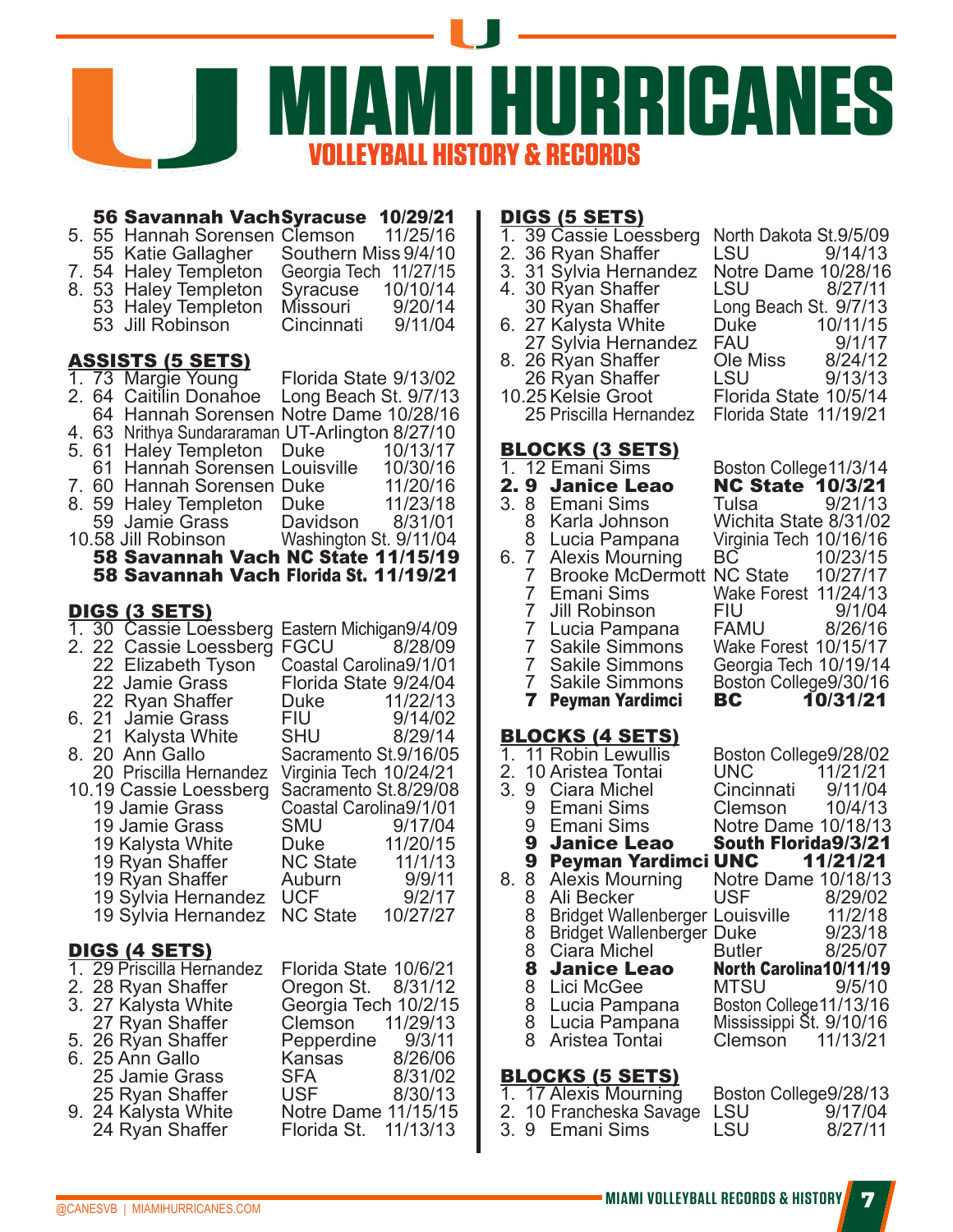

| 7. | 9<br>9<br>$\begin{array}{c} 9 \\ 8 \end{array}$<br>8<br>$\begin{array}{c} 8 \\ 8 \\ 8 \end{array}$<br>88888<br>8 |  | Lici McGee<br>Savanah Leaf<br>Savanah Leaf<br>Alex Johnson<br>Ciara Michel<br>Emani Sims<br>Emani Sims<br>Karla Johnson<br>Lucia Pampana<br><b>Madison Dill</b><br><b>Madison Dill</b><br>Misty Ma'A<br>Sakile Simmons<br><b>Sakile Simmons</b>          |                                                          | TCU<br><b>TCU</b>                       | North Dakota St.9/5/09<br>Boston College 9/28/13<br>Long Beach St. 9/7/13<br>Houston 9/3/05<br>North Carolina 11/3/13<br>9/5/14<br>Santa Clara 9/6/03<br>Marquette 9/05/15<br>FAU 9/1/17<br>Louisville 11/8/19<br>Boston College9/28/13<br>Kansas State 8/29/15<br>Florida State 10/5/14 | 9/5/14                               | 10<br><u>К</u><br>1.<br>2.<br>3.<br>4.<br>5.<br>6.<br>7.<br>8.<br>9.<br>10 |
|----|------------------------------------------------------------------------------------------------------------------|--|----------------------------------------------------------------------------------------------------------------------------------------------------------------------------------------------------------------------------------------------------------|----------------------------------------------------------|-----------------------------------------|------------------------------------------------------------------------------------------------------------------------------------------------------------------------------------------------------------------------------------------------------------------------------------------|--------------------------------------|----------------------------------------------------------------------------|
|    |                                                                                                                  |  | <u>POINTS (3 SETS)</u>                                                                                                                                                                                                                                   |                                                          |                                         |                                                                                                                                                                                                                                                                                          |                                      | <u>А</u><br>1.                                                             |
|    |                                                                                                                  |  | 1. 25.0 Valeria Tipiana<br>2. 24.5 Valeria Tipiana<br>3. 23.5 Olga Strantzali<br>4. 22.5 Olga Strantzali<br>5. 22.0 Olga Strantzali<br>6. 21.5 Olga Strantzali<br>21.5 Savanah Leaf<br>8. 21.0 Savanah Leaf<br>20.5 Olga Strantzali<br>20.5 Savanah Leaf | 9. 20.5 Marcela Gamarra                                  | SMU<br>FGCU                             | Florida State 9/24/04<br>Florida State 11/1/17<br>Nicholls 8/26/17<br>NC State 10/27/17<br>FGCO 9/1/17<br>Oklahoma 9/20/13<br>SHU 8/29/14<br>IUPUI 9/13/02<br>Virginia Tech 10/16/16<br>Notre Dame 9/26/14                                                                               | 9/17/04<br>9/1/17                    | 2.<br>3.<br>4.<br>5.<br>6.<br>7.<br>8.<br>9.<br>10<br><u>Д</u><br>1.       |
|    |                                                                                                                  |  | <u>POINTS (4 SETS)</u>                                                                                                                                                                                                                                   |                                                          |                                         |                                                                                                                                                                                                                                                                                          |                                      | 2.                                                                         |
|    |                                                                                                                  |  | 1. 35.0 Olga Strantzali<br>2. 30.5 Olga Strantzali<br>3. 30.0 Valeria Tipiana<br>4. 28.5 Karla Johnson<br>28.5 Olga Strantzali<br>28.5 Valeria Tipiana<br>7. 28.0 Savanah Leaf<br>8. 27.0 Olga Strantzali<br>9. 26.5 Olga Strantzali                     | 10.26.0 Marcela Gamarra Boston College9/28/02            |                                         | Louisville<br>Syracuse 10/2/16<br>Cincinnati 9/11/04<br>Arkansas State 9/2/05<br>Syracuse 11/11/16<br>San Diego St. 9/5/03<br>Syracuse 10/10/14<br>Duquesne 9/17/16<br>NC State 10/7/16                                                                                                  | 10/20/17                             | 3.<br>4.<br>5.<br>6.<br>7.<br>8.<br>9.<br>1<br><u>Д</u>                    |
|    |                                                                                                                  |  |                                                                                                                                                                                                                                                          | <b>Individual Season Records</b>                         |                                         |                                                                                                                                                                                                                                                                                          |                                      | 1.<br>$\frac{2}{3}$ .                                                      |
|    | <b>KILLS</b>                                                                                                     |  |                                                                                                                                                                                                                                                          |                                                          |                                         |                                                                                                                                                                                                                                                                                          |                                      | 4.                                                                         |
|    |                                                                                                                  |  | 1.616 Karla Johnson<br>2. 586 Olga Strantzali<br>3.506 Lane Carico<br>4.502 Savanah Leaf<br>5.499 Olga Strantzali                                                                                                                                        |                                                          | (232)<br>.233<br>.257<br>.312)<br>.282) |                                                                                                                                                                                                                                                                                          | 2005<br>2016<br>2009<br>2014<br>2017 | 5.<br>6.<br>8.<br>9.                                                       |
|    |                                                                                                                  |  |                                                                                                                                                                                                                                                          | 6. 483 Francheska Savage<br>7.477 Marcela Gamarra (.272) | (.307)                                  |                                                                                                                                                                                                                                                                                          | 2005<br>2002                         | 10                                                                         |
|    |                                                                                                                  |  | 8.471 Lane Carico<br>9.462 Valeria Tipiana                                                                                                                                                                                                               |                                                          | (228)<br>.303)                          |                                                                                                                                                                                                                                                                                          | 2010<br>2002                         |                                                                            |

10.442 Savanah Leaf (.218) 2013

#### **ILLS PER SET**

| 2005                                                                                                                                                                                                                                                                                  |
|---------------------------------------------------------------------------------------------------------------------------------------------------------------------------------------------------------------------------------------------------------------------------------------|
| 2016                                                                                                                                                                                                                                                                                  |
| 2014                                                                                                                                                                                                                                                                                  |
| 2001                                                                                                                                                                                                                                                                                  |
| 2017                                                                                                                                                                                                                                                                                  |
| 2019                                                                                                                                                                                                                                                                                  |
| 2004                                                                                                                                                                                                                                                                                  |
| 2009                                                                                                                                                                                                                                                                                  |
| 2002                                                                                                                                                                                                                                                                                  |
| 2005                                                                                                                                                                                                                                                                                  |
| $(121$ sets)<br>$(123$ sets)<br>$(108 \text{ sets})$<br>4.4.54 Marcela Gamarra (81 sets)<br>$(110 \text{ sets})$<br>6. 4.52 Elizaveta Lukianova (33 sets)<br>$(95 \text{ sets})$<br>$(116 \text{ sets})$<br>9.4.04 Marcela Gamarra (118 sets)<br>10.3.99 Francheska Savage (121 sets) |

#### **TTACK ATTEMPTS**

| . . <i>.</i>            |                     |  |
|-------------------------|---------------------|--|
| 1.1542 Karla Johnson    | (616-259-1542) 2005 |  |
| 2. 1455 Olga Strantzali | (586-247-1455) 2016 |  |
| 3.1404 Lane Carico      | (471-151-1404) 2010 |  |
| 4.1320 Lane Carico      | (506-167-1320) 2009 |  |
| 5. 1268 Savanah Leaf    | (442-166-1268) 2013 |  |
| 6.1240 Genny Mayhew     | (428-215-1240) 2007 |  |
| 7. 1209 Marcela Gamarra | (477-148-1209) 2002 |  |
| 8. 1188 Olga Strantzali | (499-164-1188) 2017 |  |
| 9.1179 Savanah Leaf     | (502-134-1179) 2014 |  |
| 10.1148 Lane Carico     | (403-96-1148) 2011  |  |
|                         |                     |  |

#### TTACK PCT. (MINIMUM 100 ATTEMPTS)

| 1. .391 Ali Becker                     | $(325 - 59 - 680)$ | 2011 |
|----------------------------------------|--------------------|------|
| 2. .372 Emani Sims                     | (226-52-468)       | 2014 |
| 3. .357 Marcela Gamarra                | $(368 - 88 - 784)$ | 2001 |
| 4. .356 Valeria Tipiana                | (192-43-419)       | 2001 |
| 5. .350 Angelica Ellis                 | (232-63-483)       | 2008 |
| 6. .345 Emani Sims                     | $(259 - 68 - 553)$ | 2013 |
| 7. .344 Alexis Mourning                | (250-66-535)       | 2013 |
| 8. .343 Alexis Mourning                | (246-74-502)       | 2015 |
| 9. .332 Ali Becker                     | (228-59-509)       | 2010 |
| 10. .330 Janice Leao (259-68-579) 2021 |                    |      |
|                                        |                    |      |

#### SSISTS

| 1. 1507 Jill Robinson                   | $(121$ sets)         | 2005 |
|-----------------------------------------|----------------------|------|
| 2. 1261 Haley Templeton                 | $(118 \text{ sets})$ | 2015 |
| 3. 1244 Jill Robinson                   | $(93 \text{ sets})$  | 2004 |
| 4. 1243 Katie Gallagher                 | (113 sets)           | 2007 |
| 5. 1222 Jill Robinson                   | $(117 \text{ sets})$ | 2006 |
| 6. 1218 Katie Gallagher                 | $(109 \text{ sets})$ | 2011 |
| 1218 Mallorey James                     | $(95 \text{ sets})$  | 2002 |
| 8. 1211 Katie Gallagher                 | $(113 \text{ sets})$ | 2010 |
| 9. 1202 Katie Gallagher                 | $(114 \text{ sets})$ | 2008 |
| 10.1201 Nrithya Sundararaman (112 sets) |                      | 2012 |
|                                         |                      |      |
| <b>ASSISTS PER SET</b>                  |                      |      |
|                                         |                      |      |

| 1. 13.38 Jill Robinson | $(93 \text{ sets})$ | 2004 |
|------------------------|---------------------|------|
|------------------------|---------------------|------|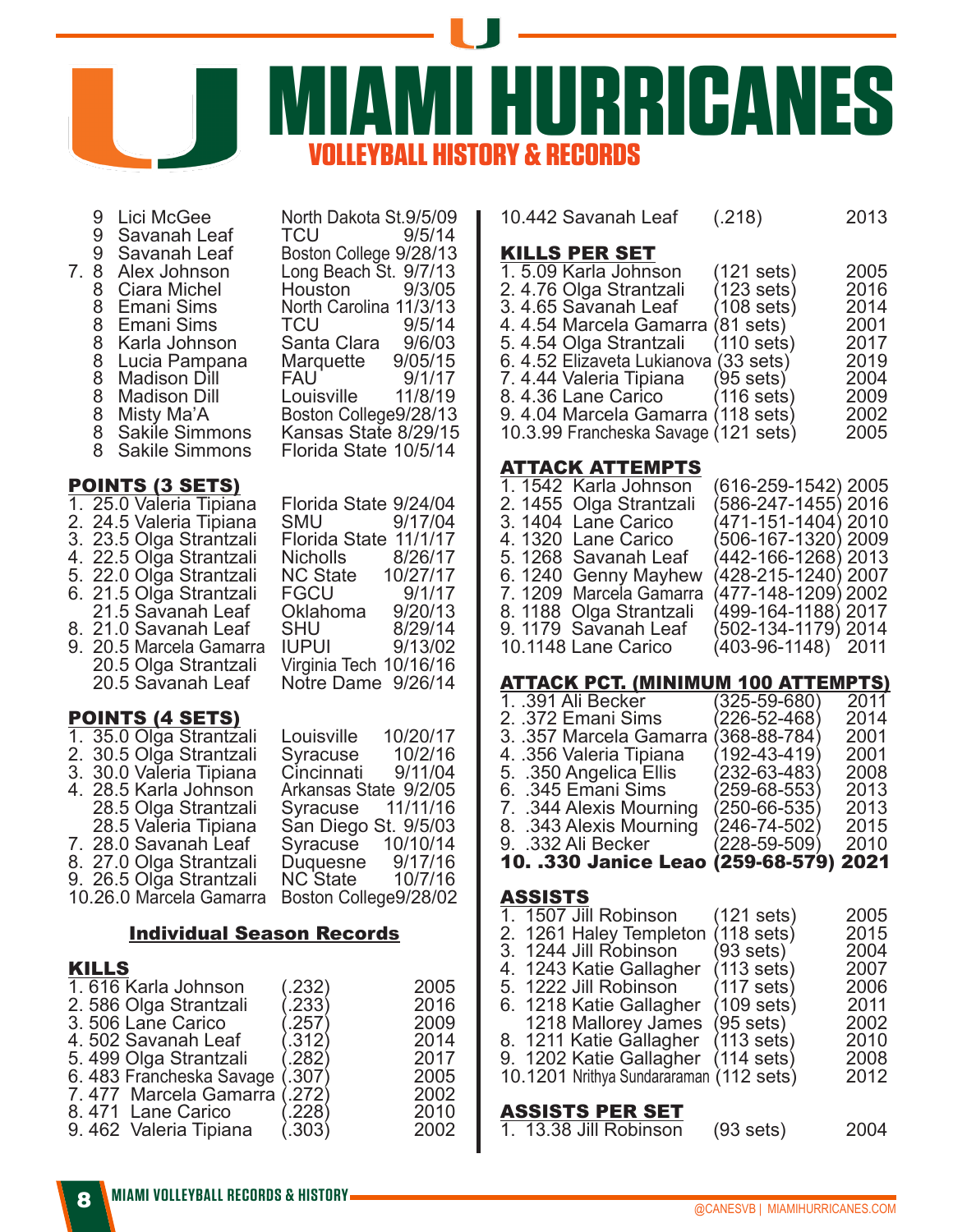**URRICANES** *<b>& RECORDS* 

| 2. 12.82 Mallorey James (95 sets)<br>3. 12.45 Jill Robinson<br>4. 11.17 Katie Gallagher (109 sets)<br>5. 11.00 Katie Gallagher (113 sets)<br>6. 10.99 Haley Templeton (104 sets)<br>7. 10.98 Savannah Vach (104 sets)<br>8. 10.88 Hannah Sorensen (90 sets)<br>9. 10.86 Caitilin Donahoe (37 sets)<br>10.10.75 Haley Templeton (109 sets)                                                          | $(121$ sets)                                                                                                                                                                                     | 2002<br>2005<br>2011<br>2007<br>2014<br>2021<br>2016<br>2013<br>2017                         | 4.5270<br>5.5161<br>6. 515 l<br>7. 502 (<br>8.490<br>9.4781<br>10.476<br><b>DIGS</b><br>$1_{-}$<br>584                                                       |
|----------------------------------------------------------------------------------------------------------------------------------------------------------------------------------------------------------------------------------------------------------------------------------------------------------------------------------------------------------------------------------------------------|--------------------------------------------------------------------------------------------------------------------------------------------------------------------------------------------------|----------------------------------------------------------------------------------------------|--------------------------------------------------------------------------------------------------------------------------------------------------------------|
| <b>ASSIST PCT. (Min. 25 Attempts; Assists/Attempts)</b><br>1. 563 Jamie Grass (80/450)<br>2. .369 Savannah Vach(1142/3098)<br>3. .354 Alanys Viera (52/147)<br>4. .262 Priscilla Hernandez (108/413)<br>5. .225 Mallorey James (228/513)<br>6. .205 Yaidaliz Rosado (9/44)<br>7. .200 Valeria Tipiana<br>200 Emily Damon.<br><b>9. .194 Hanna Bissler (7/36)</b><br>10. .185 Aristea Tontai (5/27) | (34/68)<br>$(5/25)^{2}$                                                                                                                                                                          | 2001<br>2021<br>2021<br>2021<br>2001<br>2021<br>2001<br>2021<br>2021<br>2021                 | 2.<br>558<br>3. 554<br>552<br>4.<br>5.<br>539<br>539<br>7.<br>499<br>8.<br>484<br>9.<br>454<br>10.453<br>453                                                 |
| <b>SERVICE ACES</b><br>1. 67 Katie Gallagher<br>2. 60 Cassie Loessberg<br>3. 51 Olga Strantzali<br>4. 48 Olga Strantzali<br>48 Valeria Tipiana<br>6. 44 Alex Johnson<br>7. 43 Olga Strantzali<br>8. 41 Ley Santaella Sante<br>9. 40 Karla Johnson<br>10. 39 Hannah Sorensen<br>39 Elizabeth Tyson<br>39 Kristi Sprinkel                                                                            | $(113 \text{ sets})$<br>(113 sets)<br>(115 sets)<br>(123 sets)<br>(95 sets)<br>(115 sets)<br>(110 sets)<br>$(109 \text{ sets})$<br>(121 sets)<br>$(108 \text{ sets})$<br>(117 sets)<br>(84 sets) | 2007<br>2007<br>2015<br>2016<br>2004<br>2012<br>2017<br>2003<br>2005<br>2017<br>2002<br>2001 | <b>DIGSF</b><br>1.<br>5.03<br>2.<br>4.88<br>3. 4.81<br>4. 4.78<br>5. 4.69<br>6. 4.53<br>7. 4.47<br>8. 4.36<br>4.23<br>9.<br>10.4.07<br><b>BLOCK</b><br>1.39C |
| <b>SERVICE ACES PER SET</b><br>1. 0.89 Haley Templeton (9 sets)<br>2. 0.59 Katie Gallagher (113 sets)<br>3. 0.53 Cassie Loessberg<br>4. 0.51 Valeria Tipiana<br>5. 0.47 Kelsey Ream<br>6. 0.47 Marcela Gamarra<br>7. 0.46 Kristi Sprinkel<br>8. 0.44 Olga Strantzali<br>9. 0.39 Haley Templeton<br>10.0.39 Olga Strantzali                                                                         | (113 sets)<br>(95 sets)<br>(19 sets)<br>(81 sets)<br>$(84 \text{ sets})$<br>(115 sets)<br>$(94 \text{ sets})$<br>$(110 \text{ sets})$                                                            | 2016<br>2007<br>2007<br>2004<br>2006<br>2001<br>2001<br>2015<br>2018<br>2017                 | 33 C<br>2.<br>3.<br>27 C<br>27 K<br>5.<br>25 F<br>23 K<br>6.<br>23 C<br>21 K<br>8.<br>21 L<br>10.20 E<br><b>BLOCK</b><br>1. 140 l<br>140 l                   |
| <b>SERVICE ATTEMPTS</b><br>1. 570 Jill Robinson<br>533 Katie Gallagher<br>2.<br>3. 528 Ann Gallo                                                                                                                                                                                                                                                                                                   | (121 sets)<br>$(113 \text{ sets})$<br>(120 sets)                                                                                                                                                 | 2005<br>2007<br>2005                                                                         | 138 l<br>3.<br>129 <sub>0</sub><br>4.<br>129/<br>6.128                                                                                                       |

| 4. 527 Cassie Loessberg<br>5. 516 Karla Johnson<br>7. 502 Cassie Loessberg<br>8. 490 Savanah Leaf<br>9. 478 Elizabeth Tyson<br>10.476 Alex Johnson                            | $(113 \text{ sets})$<br>(121 sets)<br>(121 sets)<br>$(116 \text{ sets})$ 2008<br>$(116 \text{ sets})$ 2013<br>$(108 \text{ sets})$ 2003<br>(115 sets)                     | 2007<br>2005<br>2005<br>2012                                                                                                                                                                                                                                                                                                                                                                                |
|-------------------------------------------------------------------------------------------------------------------------------------------------------------------------------|---------------------------------------------------------------------------------------------------------------------------------------------------------------------------|-------------------------------------------------------------------------------------------------------------------------------------------------------------------------------------------------------------------------------------------------------------------------------------------------------------------------------------------------------------------------------------------------------------|
| <u>Digs</u>                                                                                                                                                                   |                                                                                                                                                                           |                                                                                                                                                                                                                                                                                                                                                                                                             |
| 2. 558 Ryan Shaffer<br>3. 554 Cassie Loessberg<br>4. 552 Cassie Loessberg<br>5. 539 Ryan Shaffer                                                                              | (116 sets)<br>(116 sets)<br>(113 sets)<br>(115 sets)                                                                                                                      | 2009<br>2013<br>2008<br>2007<br>2012<br>2010                                                                                                                                                                                                                                                                                                                                                                |
| 7. 499 Jámie Grass<br>8. 484 Ryan Shaffer<br>9. 454 Lane Carico<br>10. 453 Kalysta White<br>453 Ann Gallo                                                                     | <i>∖</i> 118 sets)<br>(111 sets)<br>(123 sets)<br>(119 sets)<br>(120 sets)                                                                                                | 2002<br>2011<br>2010<br>2015<br>2005                                                                                                                                                                                                                                                                                                                                                                        |
| <u>digs per set</u>                                                                                                                                                           |                                                                                                                                                                           |                                                                                                                                                                                                                                                                                                                                                                                                             |
| 2.<br>3.<br>4.81 Ryan Shaffer<br>5. 4.69 Ryan Shaffer<br>4.23 Jamie Grass                                                                                                     | $(116 \text{ sets})$<br>(113 sets)<br>(116 sets)<br>$(116 \text{ sets})$<br>(115 sets)                                                                                    | 2009<br>2007<br>2013<br>2008<br>2012<br>2010<br>2004<br>2011<br>2002<br>2021                                                                                                                                                                                                                                                                                                                                |
|                                                                                                                                                                               |                                                                                                                                                                           |                                                                                                                                                                                                                                                                                                                                                                                                             |
| 2.   33 Ciara Michel<br>3.   27 Ciara Michel<br>27 Karla Johnson<br>5.<br>6. 23 Karla Johnson<br>23 Ciara Michel<br>8. 21 Karla Johnson<br>21 Lici McGee<br>10. 20 Emani Sims | (107 sets)<br>(121 sets)<br>(91 sets)<br>(91 sets)<br>(118 sets)<br>(112 sets)<br>(115 sets)                                                                              | 2006<br>2007<br>2005<br>2005<br>2005<br>2003<br>2004<br>2002<br>2009<br>2012                                                                                                                                                                                                                                                                                                                                |
| <b>BLOCK ASSISTS</b>                                                                                                                                                          |                                                                                                                                                                           |                                                                                                                                                                                                                                                                                                                                                                                                             |
| 140 Emani Sims<br>3. 138 Emani Sims<br>4. 129 Ciara Michel<br>129 Alexis Mourning                                                                                             | (115 sets)<br>(116 sets)<br>(119 sets)<br>(113 sets)                                                                                                                      | 2002<br>2012<br>2013<br>2006<br>2012<br>2021                                                                                                                                                                                                                                                                                                                                                                |
|                                                                                                                                                                               | 584 Cassie Loessberg<br>539 Ryan Shaffer<br>$\overline{1.}$<br>BLOCK SOLOS<br>1.   39 Ciara Michel<br>2.   33 Ciara Michel<br>1. 140 Robin Lewullis<br>6. 128 Janice Leao | 6. 515 Francheska Savage<br>(116 sets)<br>(119 sets)<br>5.03 Cassie Loessberg<br>4.88 Cassie Loessberg<br>4. 4.78 Cassie Loessberg<br>6. 4.53 Ryan Shaffer (119 sets)<br>4.47 Jamie Grass (97 sets)<br>4.36 Ryan Shaffer (111 sets)<br>(118 sets)<br>10. 4.07 Priscilla Hernandez (107 sets)<br>$(119 \text{ sets})$<br>$(113 \text{ sets})$<br>25 Francheska Savage (121 sets)<br>(118 sets)<br>(107 sets) |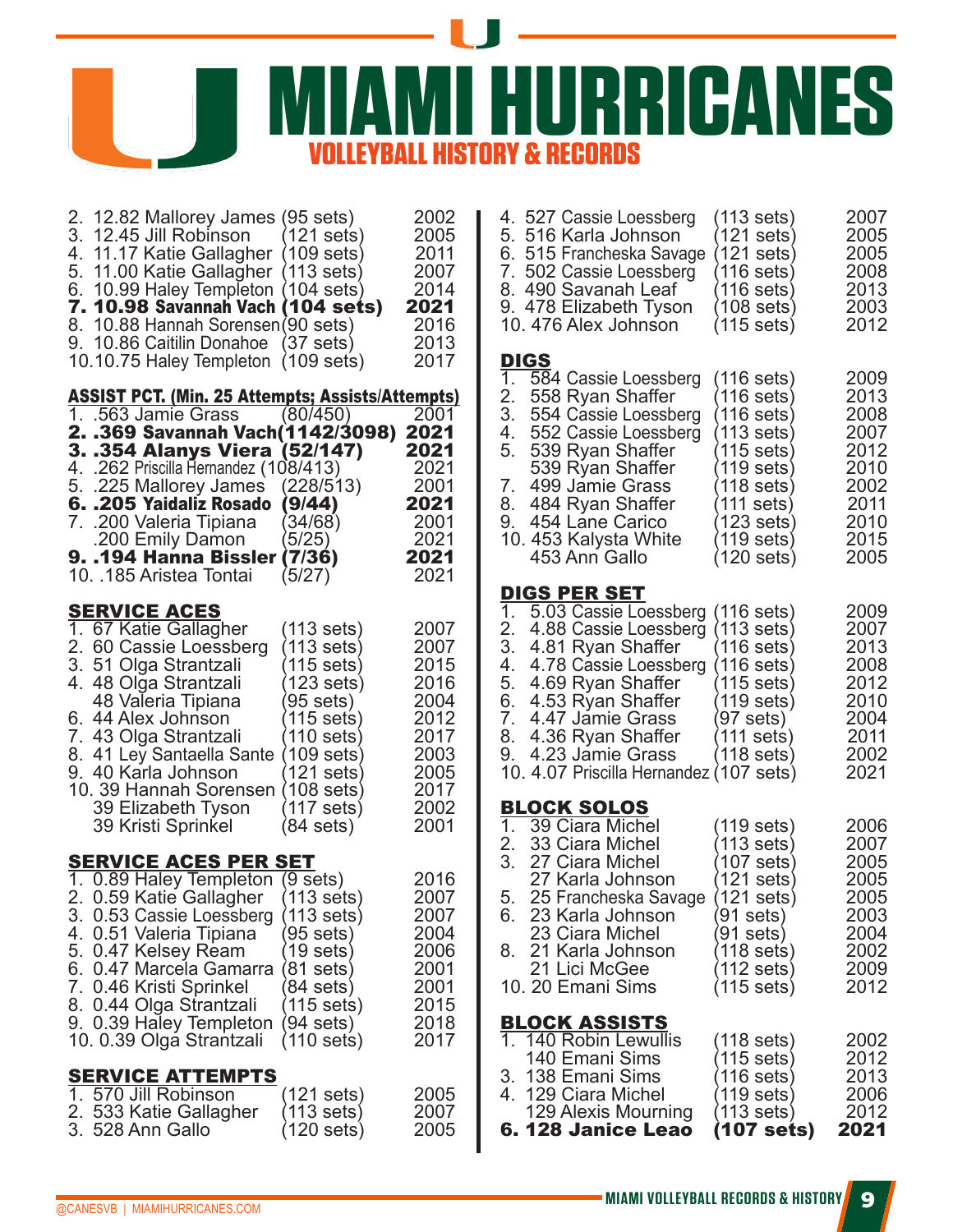

|                  | 7. 119 Emani Sims                                                                                                                                                                                                                          | $(109$ sets)                                                                                                           | 2014                                                                 |
|------------------|--------------------------------------------------------------------------------------------------------------------------------------------------------------------------------------------------------------------------------------------|------------------------------------------------------------------------------------------------------------------------|----------------------------------------------------------------------|
|                  | 8. 114 Alexis Mourning                                                                                                                                                                                                                     | (116 sets)                                                                                                             | 2013                                                                 |
|                  | 9. 110 Alexis Mourning                                                                                                                                                                                                                     | (119 sets) l                                                                                                           | 2015                                                                 |
|                  | 10. 109 Ciara Michel                                                                                                                                                                                                                       | (91 sets)                                                                                                              | 2004                                                                 |
|                  | <b>TOTAL BLOCKS</b>                                                                                                                                                                                                                        | $(119$ sets)                                                                                                           | 2006                                                                 |
|                  | 168 Ciara Michel                                                                                                                                                                                                                           | (115 sets)                                                                                                             | 2012                                                                 |
|                  | 2. 160 Emani Sims<br>3. 153 Emani Sims                                                                                                                                                                                                     | (116 sets)                                                                                                             | 2013                                                                 |
|                  | <b>153 Robin Lewullis</b>                                                                                                                                                                                                                  | (118 sets)                                                                                                             | 2002                                                                 |
|                  | 5.146 Janice Leao                                                                                                                                                                                                                          | (107 sets)                                                                                                             | 2021                                                                 |
|                  | 6. 140 Ciara Michel                                                                                                                                                                                                                        | (113 sets)                                                                                                             | 2007                                                                 |
|                  | 7. 139 Alexis Mourning                                                                                                                                                                                                                     | (113 sets)                                                                                                             | 2012                                                                 |
|                  | 8. 136 Emani Sims                                                                                                                                                                                                                          | (109 sets)                                                                                                             | 2014                                                                 |
|                  | 9. 133 Ciara Michel                                                                                                                                                                                                                        | (107 sets) l                                                                                                           | 2005                                                                 |
|                  | 10. 132 Ciara Michel                                                                                                                                                                                                                       | (91 sets)                                                                                                              | 2004                                                                 |
|                  | <b>BLOCKS PER SET</b>                                                                                                                                                                                                                      |                                                                                                                        |                                                                      |
| 2.               | 1. 1.45 Ciara Michel                                                                                                                                                                                                                       | (91 sets)                                                                                                              | 2004                                                                 |
|                  | 1.41 Ciara Michel                                                                                                                                                                                                                          | (119 sets)                                                                                                             | 2006                                                                 |
|                  | 3. 1.39 Emani Sims                                                                                                                                                                                                                         | (115 sets)                                                                                                             | 2012                                                                 |
|                  | 4. 1.36 Janice Leao                                                                                                                                                                                                                        | (107 sets)                                                                                                             | 2021                                                                 |
|                  | 5. 1.32 Emani Sims                                                                                                                                                                                                                         | (116 sets)                                                                                                             | 2013                                                                 |
|                  | 6. 1.30 Robin Lewullis                                                                                                                                                                                                                     | (118 sets)                                                                                                             | 2002                                                                 |
|                  | 7. 1.25 Emani Sims                                                                                                                                                                                                                         | (109 sets)                                                                                                             | 2014                                                                 |
|                  | 8. 1.24 Ciara Michel                                                                                                                                                                                                                       | (107 sets) l                                                                                                           | 2005                                                                 |
|                  | 9. 1.24 Ciara Michel                                                                                                                                                                                                                       | (113 sets) l                                                                                                           | 2007                                                                 |
|                  | 10. 1.23 Alexis Mourning                                                                                                                                                                                                                   | (113 sets) l                                                                                                           | 2012                                                                 |
|                  | 1.23 Aristea Tontai                                                                                                                                                                                                                        | (79 sets)                                                                                                              | 2021                                                                 |
|                  | <b>POINTS</b><br>1. 711.5 Karla Johnson                                                                                                                                                                                                    | (616k 40a 27-57b)                                                                                                      | 2005                                                                 |
|                  | 2. 660.5 Olga Strantzali                                                                                                                                                                                                                   | 586k 48a 4-45b)                                                                                                        | 2016                                                                 |
|                  | 3. 575.5 Savanah Leaf                                                                                                                                                                                                                      | 502k 27a 10-73b)                                                                                                       | 2014                                                                 |
|                  | 4. 574.5 Francheska Savage                                                                                                                                                                                                                 | (483k 29a 25-75b)                                                                                                      | 2005                                                                 |
|                  | 5. 569.0 Olga Strantzali                                                                                                                                                                                                                   | 499k 43a 8-38b)                                                                                                        | 2017                                                                 |
|                  | 6. 552.0 Lane Carico                                                                                                                                                                                                                       | 506k 21a 9-32b)                                                                                                        | 2009                                                                 |
|                  | 7. 543.0 Valeria Tipiana                                                                                                                                                                                                                   | (462k 27a 5-98b)                                                                                                       | 2002                                                                 |
|                  | 8. 536.0 Marcela Gamarra                                                                                                                                                                                                                   | 477k 22a 10-54b)                                                                                                       | 2002                                                                 |
|                  | 9. 535.5 Lane Carico                                                                                                                                                                                                                       | (471k 38a 9-35b)                                                                                                       | 2010                                                                 |
|                  | 10. 524.0 Savanah Leaf                                                                                                                                                                                                                     | (442k 38a 7-74b)                                                                                                       | 2013                                                                 |
|                  | <u>POINTS PER SET</u>                                                                                                                                                                                                                      |                                                                                                                        |                                                                      |
| $1-$<br>7.<br>9. | 5.88 Karla Johnson<br>2. 5.37 Olga Strantzali<br>3. 5.37 Valeria Tipiana<br>4. 5.33 Savanah Leaf<br>5. 5.30 Marcela Gamarra<br>6. 5.17 Olga Strantzali<br>4.76 Lane Carico<br>8. 4.75 Francheska Savage (121 sets)<br>4.64 Valeria Tipiana | (121 sets)<br>(123 sets)<br>(95 sets)<br>(108 sets)<br>$(81$ sets)<br>(110 sets)<br>(116 sets)<br>$(117 \text{ sets})$ | 2005<br>2016<br>2004<br>2014<br>2001<br>2017<br>2009<br>2005<br>2002 |

| 10. 4.57 Ley Santaella Sante (109 sets)                                                                                                                                                      | 2003                                                                 |
|----------------------------------------------------------------------------------------------------------------------------------------------------------------------------------------------|----------------------------------------------------------------------|
| SETS PLAYED<br>1. 123 Sylvia Hernandez<br>123 Anna Haak                                                                                                                                      | 2016<br>2016                                                         |
| 123 Lane Carico<br>123 Olga Strantzali<br>5. 122 Christine Williamson<br>6. 121 Jill Robinson<br>121 Francheska Savage                                                                       | 2010<br>2016<br>2010<br>2005<br>2005                                 |
| 121 Karla Johnson<br>9. 120 Ann Gallo<br>120 Alex Johnson<br>120 Lucia Pampana                                                                                                               | 2005<br>2005<br>2010<br>2016                                         |
| <b>MATCHES PLAYED</b>                                                                                                                                                                        |                                                                      |
| 1. 33 Jamie Grass<br>33 Robin Lewullis<br>33 Elizabeth Tyson<br>33 Marcela Gamarra<br>33 Karla Johnson<br>33 Valeria Tipiana                                                                 | 2002<br>2002<br>2002<br>2002<br>2002<br>2002                         |
| 7. 32 Lane Carico<br>32 Cassie Loessberg<br>32 Olga Strantzali<br>32 Ali Becker<br>32 Christine Williamson<br>32 Sylvia Hernandez<br>32 Ariell Cooke<br>32 Lane Carico<br>32 Katie Gallagher | 2008<br>2008<br>2016<br>2010<br>2010<br>2016<br>2010<br>2010<br>2008 |
| 32 Genny Mayhew<br>32 Anna Haak<br>32 Lizzie Hale<br>32 Angelica Ellis<br>32 Alex Johnson                                                                                                    | 2008<br>2016<br>2010<br>2008<br>2010                                 |

# **Individual Career Records**

# KILLS

| 1. 1749 Lane Carico       | (.242) | 2008-11 |
|---------------------------|--------|---------|
| 2. 1484 Karla Johnson     | (.253) | 2002-05 |
| 3. 1448 Olga Strantzali   | (.253) | 2015-17 |
| 4. 1411 Valeria Tipiana   | (.315) | 2001-04 |
| 5. 1325 Francheska Savage | (263)  | 2002-06 |
| 6. 1194 Savanah Leaf      | (245)  | 2012-14 |
| 7. 1066 Alex Johnson      | (.219) | 2010-13 |
| 8. 1018 Genny Mayhew      | (.175) | 2006-09 |
| 9. 1002 Elizabeth Tyson   | (.205) | 2001-04 |
| 10. 985 Emani Sims        | (.339) | 2010-14 |
|                           |        |         |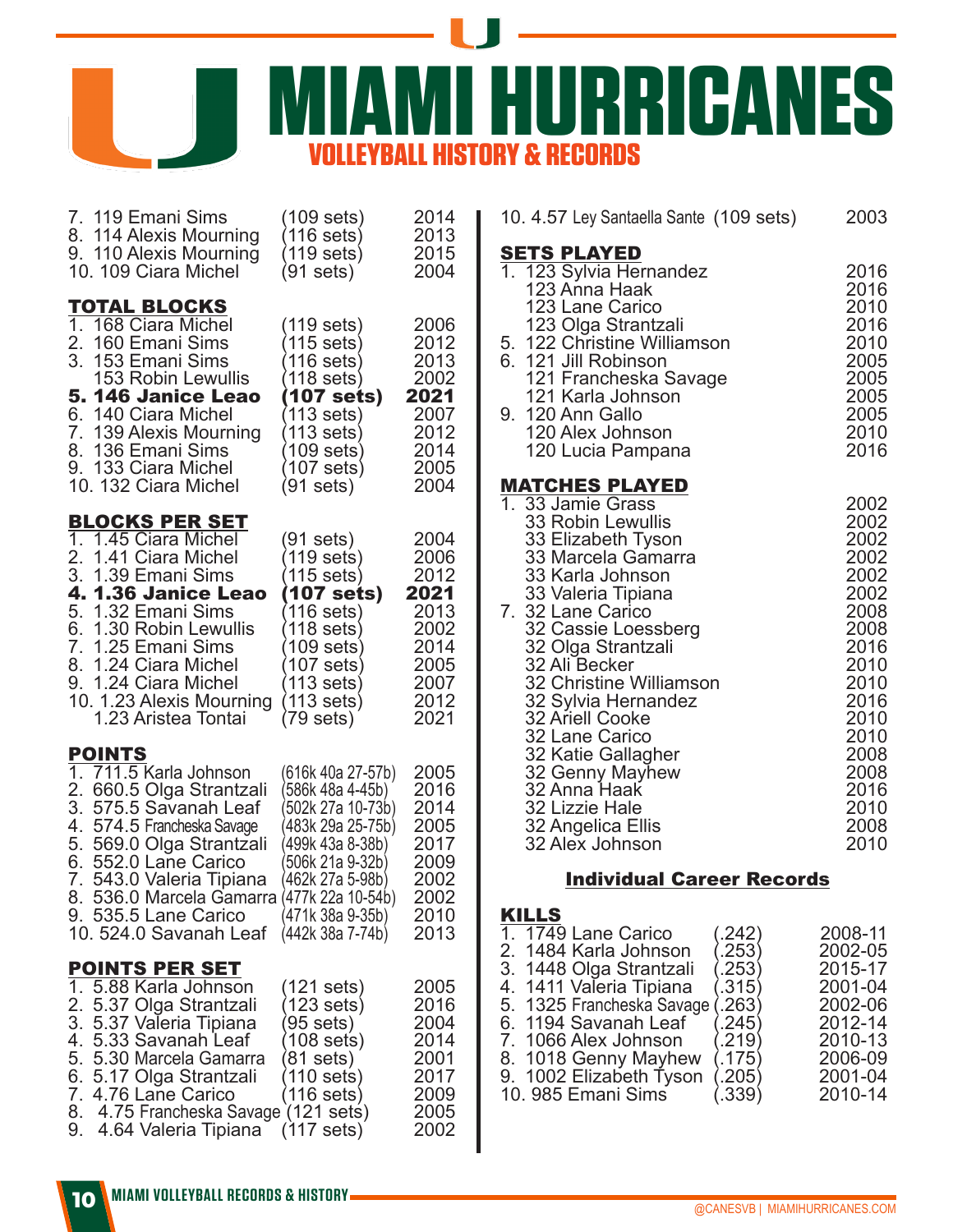

# KILLS PER SET

| 1. 4.25 Marcela Gamarra                        | (199 sets) | 2001-02                         |
|------------------------------------------------|------------|---------------------------------|
| 2. 4.16 Olga Strantzali                        | (348 sets) | 2015-17                         |
| 3. 3.97 Ley Santaella Sante                    | (109 sets) | -2003                           |
| 4. 3.76 Lane Carico                            | (465 sets) | 2008-11                         |
| 5. 3.73 Savanah Leaf                           | (320 sets) | 2012-14                         |
| 6. 3.70 Valeria Tipiana                        | (381 sets) | 2001-04                         |
|                                                |            |                                 |
|                                                |            |                                 |
| 7. 3.50 Angela Grieve<br>8. 3.48 Karla Johnson | (427 sets) | (175 sets)2020-Curr.<br>2002-05 |
| 9. 3.14 Francheska Savage                      | 422 sets)  | 2002-06                         |
| 10. 2.86 Anna Haak                             | (168 sets) | 2015-16                         |
| 11. 2.81 Taylor Scott                          | (204 sets) | 2014-15                         |

#### ATTACK ATTEMPTS

| 1. 4947 Lane Carico       | (1749-550-4947) 2008-11 |  |
|---------------------------|-------------------------|--|
| 2. 3619 Karla Johnson     | (1484-568-3619) 2002-05 |  |
| 3. 3511 Olga Strantzali   | (1448-560-3511) 2015-17 |  |
| 4. 3199 Savanah Leaf      | (1194-411-3199) 2012-14 |  |
| 5. 3142 Francheska Savage | (1325-498-3142) 2002-06 |  |
| 6. 3131 Valeria Tipiana   | (1411-426-3131) 2001-04 |  |
| 7. 3130 Alex Johnson      | (1066-382-3130) 2010-13 |  |
| 8. 3122 Genny Mayhew      | (1018-472-3122) 2006-09 |  |
| 9. 2825 Elizabeth Tyson   | (1002-423-2825) 2001-04 |  |
| 10. 2318 Kolby Bird       | (825-369-2318) 2015-18  |  |
|                           |                         |  |

#### ATTACK PCT. (MINIMUM 100 ATTEMPTS)

|         | <u> 11 mart : Un (minimium 100 m 1 mm 13</u>       |                         |                      |                        |
|---------|----------------------------------------------------|-------------------------|----------------------|------------------------|
|         | 1. .339 Emani Sims                                 |                         |                      | (985-250-2168) 2010-14 |
|         | 2.  .338 Ali Becker                                | (839-210-1862) 2008-11  |                      |                        |
|         | 3. .325 Janice Leao                                | (434-123-958)2019-Curr. |                      |                        |
|         | 4. .324 Bridget Wallenberger (191-57-414) 2018     |                         |                      |                        |
|         | 5. .322 Alexis Mourning (825-263-1746) 2011-15     |                         |                      |                        |
|         | 6. .315 Valeria Tipiana (1411-426-3131) 2001-04    |                         |                      |                        |
|         | 7. .306 Marcela Gamarra (845-236-1993) 2001-02     |                         |                      |                        |
|         | 8. .300 Elizaveta Lukianova (458-156-1005) 2016-18 |                         |                      |                        |
|         | 9. .300 Katie Gallagher (465-106-1197)             |                         |                      | 2007-11                |
|         | 10. .296 Aristea Tontai (133-47-291)               |                         |                      | 2021                   |
|         |                                                    |                         |                      |                        |
| ASSISTS |                                                    |                         |                      |                        |
|         | 1. 5173 Katie Gallagher                            |                         | (478 sets)           | 2007-11                |
|         | 2. 4937 Jill Robinson                              |                         | (428 sets)           | 2003-06                |
|         | 3. 4632 Haley Templeton                            |                         | (434 sets)           | 2014-18                |
|         | 4. 2879 Savannah Vach                              |                         |                      | (272 sets) 2019-Curr.  |
|         | 5. 2358 Nrithya Sundararaman (290 sets)            |                         |                      | 2009-12                |
|         | 6. 2025 Mallorey James                             |                         | $(200 \text{ sets})$ | 2001-04                |
|         | 7. 1005 Hannah Sorensen (216 sets)                 |                         |                      | 2016-18                |
|         | $0.40$ DIstribution $-$                            |                         |                      | . . <i>. .</i> .       |

# 8. 949 Blair Fuentez (221 sets) 2011-14

9. 634 Margie Young (85 sets) 2002-03<br>10. 554 Jamie Grass (410 sets) 2001-04 10. 554 Jamie Grass

# ASSISTS PER SET

| 1.11.54 Jill Robinson               | $(428$ sets) | 2003-06 |
|-------------------------------------|--------------|---------|
| 2. 10.82 Katie Gallagher (478 sets) |              | 2007-11 |

| 3. 10.67 Haley Templeton (434 sets)<br>4. 10.60 Savannah Vach (272 sets)2019-Curr.<br>5. 10.12 Mallorey James<br>6. 9.04 Alyssa Basdavanos (25 sets)<br>7.8.13 Nrithya Sundararaman<br>8.7.46 Margie Young<br>9.5.55 Caitilin Donahoe<br>10. 5.08 Hannah Sorensen<br>11. 4.29 Blair Fuentez | (200 sets)<br>(290 sets)<br>(85 sets)<br>99 sets)<br>(198 sets)<br>$(221$ sets)                                                                  | 2014-18<br>2001-04<br>2016-17<br>2009-12<br>2002-03<br>2012-15<br>2016-17<br>2011-14                       |
|---------------------------------------------------------------------------------------------------------------------------------------------------------------------------------------------------------------------------------------------------------------------------------------------|--------------------------------------------------------------------------------------------------------------------------------------------------|------------------------------------------------------------------------------------------------------------|
| <b>SERVICE ACES</b><br>1. 142 Olga Strantzali<br>2. 135 Haley Templeton<br>3. 133 Cassie Loessberg<br>4.131 Valeria Tipiana<br>5. 127 Katie Gallagher<br>6. 125 Alex Johnson<br>7. 124 Lane Carico<br>8.99 Elizabeth Tyson<br>9.95 Karla Johnson<br>10.88 Ryan Shaffer                      | (348 sets)<br>(434 sets)<br>$(453 \text{ sets})$<br>(381 sets)<br>(478 sets)<br>(463 sets)<br>465 sets)<br>(370 sets)<br>(427 sets)<br>461 sets) | 2015-17<br>2014-18<br>2006-09<br>2001-04<br>2007-11<br>2010-13<br>2008-11<br>2001-04<br>2002-05<br>2010-13 |

# SERVICE ACES PER SET

10. 88 Ryan Shaffer

| 1.0.47 Kelsey Ream                       | (19 sets)            | 2006    |
|------------------------------------------|----------------------|---------|
| 2.0.46 Kristi Sprinkel                   | $(84 \text{ sets})$  | 2001    |
| 3.0.41 Olga Strantzali                   | $(348 \text{ sets})$ | 2015-17 |
| 4. 0.38 Ley Santaella Sante (109 sets)   |                      | 2003    |
| 5. 0.34 Valeria Tipiana                  | $(381 \text{ sets})$ | 2001-04 |
| 6.0.31 Haley Templeton (434 setss)       |                      | 2014-18 |
| 7.0.30 Marcela Gamarra (199 sets)        |                      | 2001-02 |
| 0.30 Angela Grieve (175 sets) 2020-Curr. |                      |         |
| 8.0.29 Cassie Loessberg (453 sets)       |                      | 2006-09 |
| 9. 0.28 Hannah Sorensen (216 sets)       |                      | 2016-18 |
| 10. 0.27 Maria Andersson                 | $(307 \text{ sets})$ | 2007-09 |
|                                          |                      |         |

# DIGS

| 1. 2120 Ryan Shaffer                       | (461 sets)           | 2010-13 |
|--------------------------------------------|----------------------|---------|
| 2. 2008 Cassie Loessberg                   | $(453 \text{ sets})$ | 2006-09 |
| 3. 1715 Lane Carico                        | (465 sets)           | 2008-11 |
| 4. 1621 Jamie Grass                        | (410 sets)           | 2001-04 |
| 5. 1221 Katie Gallagher                    | $(478$ sets)         | 2007-11 |
| 6. 1204 Alex Johnson                       | (463 sets)           | 2010-13 |
| 7. 1047 Sylvia Hernandez                   | $(354 \text{ sets})$ | 2014-17 |
| 8. 1011 Priscilla Hernandez                | $(339$ sets)         | 2018-21 |
| 9. 1001 Jill Robinson                      | (428 sets)           | 2003-06 |
| 10. 968 Valeria Tipiana                    | $(381$ sets)         | 2001-04 |
| <b>DIGS PER SET</b><br>1.4.60 Ryan Shaffer | $(461 \text{ sets})$ | 2010-13 |

| 1.4.60 Ryan Shaffer      | (461 sets)           | 2010-13 |
|--------------------------|----------------------|---------|
| 2. 4.43 Cassie Loessberg | $(453 \text{ sets})$ | 2006-09 |
| 3. 3.95 Jamie Grass      | $(410 \text{ sets})$ | 2001-04 |
| 4. 3.69 Lane Carico      | $(465 \text{ sets})$ | 2008-11 |
|                          |                      |         |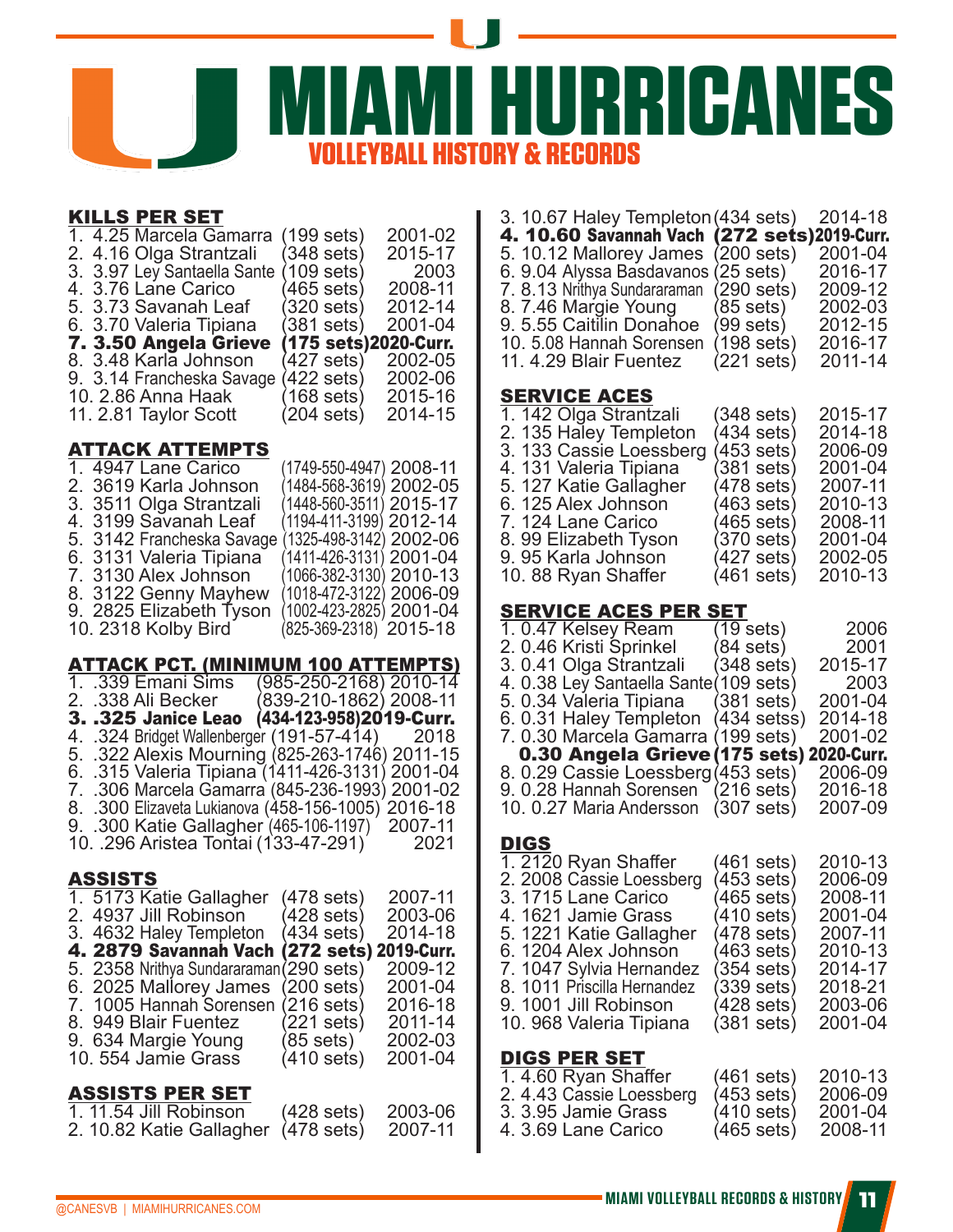**MURRICANES** *<b>& RECORDS* 

| 5. 3.47 Kalysta White<br>6. 3.00 Priscilla Hernandez<br>7. 2.96 Sylvia Hernandez<br>8. 2.76 Taylor Hollins<br>9. 2.74 Ann Gallo<br>10.2.73 Marcela Gamarra (199 sets)                                                                                                     | $(200$ sets)<br>$339$ sets)<br>354 sets)<br>319 sets)<br>$(321$ sets)                                                                             | 2014-15<br>2018-21<br>2014-17<br>2010-12<br>2003-06<br>2001-02                                                        |  |
|---------------------------------------------------------------------------------------------------------------------------------------------------------------------------------------------------------------------------------------------------------------------------|---------------------------------------------------------------------------------------------------------------------------------------------------|-----------------------------------------------------------------------------------------------------------------------|--|
| <b>BLOCK SOLOS</b><br>1. 122 Ciara Michel<br>2.75 Karla Johnson<br>3. 71 Francheska Savage(422 sets)<br>4.63 Emani Sims<br>5.48 Lici McGee<br>6. 38 Jill Robinson<br>38 Ali Becker<br>8. 37 Angelica Ellis<br>37 Alexis Mourning<br>10. 29 Ashley Woods<br>29 Lane Carico | (430 sets)<br>(427 sets)<br>447 sets)<br>258 sets)<br>(428 sets)<br>390 sets)<br>318 sets)<br>(367 sets)<br>(367 sets)<br>(465 sets)              | 2003-07<br>2002-05<br>2002-06<br>2010-14<br>2006-10<br>2003-06<br>2008-11<br>2005-08<br>2011-15<br>2004-08<br>2008-11 |  |
| <b>BLOCK ASSISTS</b><br>1.491 Emani Sims<br>2.451 Ciara Michel<br>3. 361 Alexis Mourning<br>4. 283 Karla Johnson<br>5. 281 Alex Johnson<br>6. 277 Ali Becker<br>277 Francheska Savage<br>8. 276 Valeria Tipiana<br>9. 262 Sakile Simmons<br>10. 245 Janice Leao           | (447 sets)<br>(430 sets)<br>$367$ sets)<br>427 sets)<br>463 sets)<br>390 sets)<br>(422 sets)<br>(381 sets)<br>(311 sets)<br>(229 sets) 2019-Curr. | 2010-14<br>2003-07<br>2011-15<br>2002-05<br>2010-13<br>2008-11<br>2002-06<br>2001-04<br>2014-17                       |  |
| <b>TOTAL BLOCKS</b><br>1.573 Ciara Michel<br>2.554 Emani Sims<br>3. 398 Alexis Mourning<br>4. 358 Karla Johnson<br>5. 348 Francheska Savage<br>6. 315 Ali Becker<br>7. 299 Valeria Tipiana<br>8. 296 Alex Johnson<br>9. 279 Sakile Simmons<br>10. 270 Jill Robinson       | (430 sets)<br>(447 sets)<br>$367$ sets)<br>(427 sets)<br>(422 sets)<br>$390$ sets)<br>(381 sets)<br>(463 sets)<br>(311 sets)<br>(428 sets)        | 2003-07<br>2010-14<br>2011-15<br>2002-05<br>2002-06<br>2008-11<br>2001-04<br>2010-13<br>2014-17<br>2003-06            |  |
| <b>BLOCKS PER SET</b><br>1.1.33 Ciara Michel<br>2. 1.24 Emani Sims<br>3. 1.23 Aristea Tontai<br>4. 1.21 Bridget Wallenberger<br>5. 1.20 Janice Leao<br>6. 1.17 Robin Lewullis<br>7. 1.08 Alexis Mourning                                                                  | (430 sets)<br>(447 sets)<br>(79 sets)<br>(94 sets)<br>(229 sets)2019-Curr.<br>(217 sets)<br>(367 sets)                                            | 2003-07<br>2010-14<br>2021<br>2018<br>2002-03<br>2011-15                                                              |  |

| 8. 1.05 Kristi Sprinkel<br>9.0.95 Kelsey Ream<br>10. 0.91 Lici McGee<br>11.0.90 Sakile Simmons<br>12.0.86 Lucia Pampana                                                                                                                                                                                                                                                                                                                                                                                                                       | $(84$ sets)<br>(19 sets)<br>258 sets)<br>(311 sets)<br>$(280 \text{ sets})$                                                                                    | 2001<br>2006<br>2006-10<br>2014-17<br>2015-18                                                                   |
|-----------------------------------------------------------------------------------------------------------------------------------------------------------------------------------------------------------------------------------------------------------------------------------------------------------------------------------------------------------------------------------------------------------------------------------------------------------------------------------------------------------------------------------------------|----------------------------------------------------------------------------------------------------------------------------------------------------------------|-----------------------------------------------------------------------------------------------------------------|
| <b>POINTS</b><br>1. 1973.5 Lane Carico (1749k 124a 29-143b)<br>2. 1795.5 Karla Johnson (1484k 95a 75-283b)<br>3. 1703.0 Valeria Tipiana (1411k 131a 23-276b)<br>4. 1675.5 Olga Strantzali (1448k 142a 15-141b)<br>5. 1591.5 Francheska Savage (1325k 57a 71-277b)<br>6. 1401.5 Savanah Leaf (1194k 87a 23-195b) 2012-14<br>7. 1346.5 Alex Johnson (1066k 125a 15-281b) 2010-13<br>8. 1316.5 Ciara Michel (962k 7a 122-451b) 2003-07<br>9. 1309.5 Emani Sims (985k 16a 63-491b) $\acute{}\,$<br>10. 1183.5 Elizabeth Tyson (1002k 99a 19-127b) |                                                                                                                                                                | 2008-11<br>2002-05<br>2001-04<br>2015-17<br>2002-06<br>2010-14<br>2001-04                                       |
| <b>POINTS PER SET</b><br>1.4.85 Marcela Gamarra<br>2.4.81 Olga Strantzali<br>3. 4.57 Ley Santaella Sante<br>4.447 Valeria Tipiana<br>5. 4.38 Savanah Leaf<br>6.4.24 Lane Carico<br>7.4.20 Karla Johnson<br>8. 4.10 Angela Grieve<br>9. 3.77 Francheska Savage<br>10. 3.33 Sandra Totten<br>11. 3.27 Chloe Brown                                                                                                                                                                                                                               | (199 sets)<br>(348 sets)<br>(109 sets)<br>(381 sets)<br>$320$ sets)<br>(465 sets)<br>$(427 \text{ sets})$<br>(175 sets)<br>422 sets)<br>(84 sets)<br>(93 sets) | 2001-02<br>2015-17<br>2003<br>2001-04<br>2012-14<br>2008-11<br>2002-05<br>2020-Curr.<br>2002-06<br>2001<br>2018 |
| SETS PLAYED<br>1.<br>478 Katie Gallagher<br>2. 465 Lane Carico<br>3. 463 Alex Johnson<br>4. 461 Ryan Shaffer<br>5. 453 Cassie Loessberg<br>6. 447 Emani Sims<br>7.<br>434 Haley Templeton<br>8. 430 Ciará Michel<br>9. 428 Jill Robinson<br>10. 427 Karla Johnson                                                                                                                                                                                                                                                                             |                                                                                                                                                                | 2007-11<br>2008-11<br>2010-13<br>2010-13<br>2006-09<br>2010-14<br>2014-18<br>2003-07<br>2003-06<br>2002-05      |
| <b>MATCHES PLAYED</b><br>1. 131 Katie Gallagher<br>2. 126 Lane Carico<br>3. 125 <u>A</u> lex Johnson<br>4. 124 Ryan Shaffer<br>124 Emani Sims<br>6. 123 Cassie Loessberg                                                                                                                                                                                                                                                                                                                                                                      |                                                                                                                                                                | 2007-11<br>2008-11<br>2010-13<br>2010-13<br>2010-14<br>2006-09                                                  |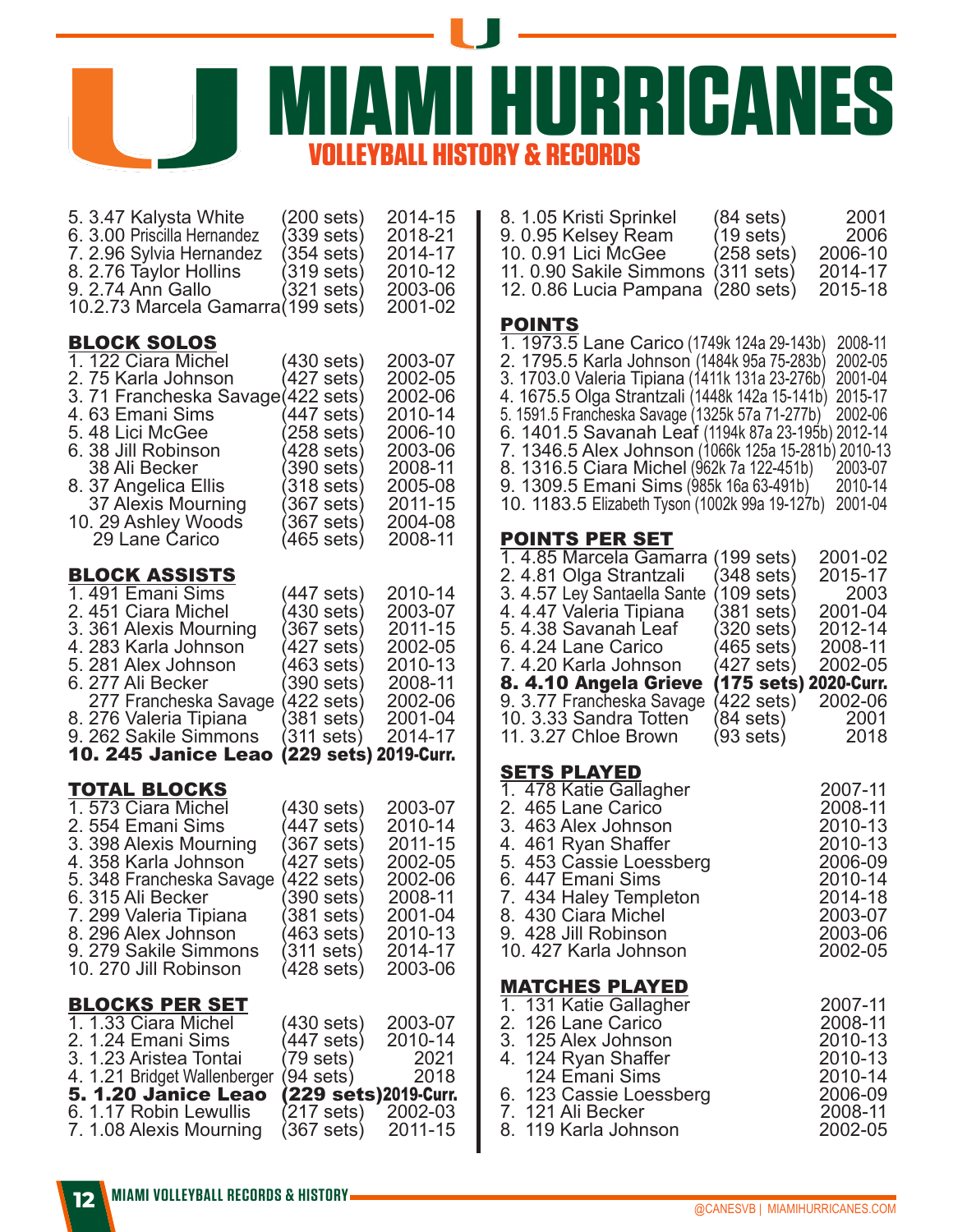

| 9. 118 Haley Templeton 2014-18<br>10. 117 Francheska Savage 2002-06<br>2004-08                                                                                                                                                                                                                                             |                                                                                                |  |  |  |  |
|----------------------------------------------------------------------------------------------------------------------------------------------------------------------------------------------------------------------------------------------------------------------------------------------------------------------------|------------------------------------------------------------------------------------------------|--|--|--|--|
| <b>Team Match Records</b>                                                                                                                                                                                                                                                                                                  |                                                                                                |  |  |  |  |
| <b>KILLS</b>                                                                                                                                                                                                                                                                                                               | 9/13/02                                                                                        |  |  |  |  |
| 1. 84 vs Florida State                                                                                                                                                                                                                                                                                                     | 9/6/03                                                                                         |  |  |  |  |
| 2. 79 vs Santa Clara<br>3. 77 at Houston                                                                                                                                                                                                                                                                                   | 9/3/05                                                                                         |  |  |  |  |
| 4. 76 vs UT-Arlington                                                                                                                                                                                                                                                                                                      | 8/27/10                                                                                        |  |  |  |  |
| 5. 75 at Virginia                                                                                                                                                                                                                                                                                                          | 11/17/17                                                                                       |  |  |  |  |
| 6. 74 at Davidson College                                                                                                                                                                                                                                                                                                  | 8/31/01                                                                                        |  |  |  |  |
| 74 Florida State                                                                                                                                                                                                                                                                                                           | 10/24/18                                                                                       |  |  |  |  |
| 8. 73 at Duke                                                                                                                                                                                                                                                                                                              | 11/23/18                                                                                       |  |  |  |  |
| 73 at Duke                                                                                                                                                                                                                                                                                                                 | 10/13/17                                                                                       |  |  |  |  |
| 73 at Notre Dame                                                                                                                                                                                                                                                                                                           | 10/28/16                                                                                       |  |  |  |  |
| 73 vs San Diego State                                                                                                                                                                                                                                                                                                      | 9/5/03                                                                                         |  |  |  |  |
| <b>ATTACK ATTEMPTS</b><br>1. 216 vs Santa Clara<br>216 vs Santa Clara<br>202 Georgia Tech<br>202 at Florida State 11/19/21<br>2. 202 Georgia Tech<br>3. 201 vs Florida State<br>4. 199 vs Oregon State<br>5. 198 Hofstra<br>198 at LSU<br>198 Florida State<br><b>198 LSU</b><br>9. 197 at Houston<br>10. 195 at Marquette | 9/6/03<br>9/13/02<br>8/31/12<br>8/24/07<br>8/27/11<br>10/24/18<br>9/13/13<br>9/3/05<br>8/31/07 |  |  |  |  |
| <b>ATTACK PERCENTAGE (10 ATTEMPTS)</b>                                                                                                                                                                                                                                                                                     | 10/26/18                                                                                       |  |  |  |  |
| 1. .467 Virginia Tech                                                                                                                                                                                                                                                                                                      | 8/24/12                                                                                        |  |  |  |  |
| 2. .462 Wofford<br>3. .460 Florida Atlantic                                                                                                                                                                                                                                                                                | 8/31/10                                                                                        |  |  |  |  |
| 4. .440 FGCU                                                                                                                                                                                                                                                                                                               | 8/30/14                                                                                        |  |  |  |  |
| 5. .431 vs UW-MIL                                                                                                                                                                                                                                                                                                          | 9/18/04                                                                                        |  |  |  |  |
| 6. 421 Prairie View A&M                                                                                                                                                                                                                                                                                                    | 8/29/09                                                                                        |  |  |  |  |
| 7. 415 Manhattan                                                                                                                                                                                                                                                                                                           | 8/29/03                                                                                        |  |  |  |  |
| 8. 407 at Georgia Tech                                                                                                                                                                                                                                                                                                     | 11/27/15                                                                                       |  |  |  |  |
| 9. .403 Texas Southern                                                                                                                                                                                                                                                                                                     | 9/8/18                                                                                         |  |  |  |  |
| 10. .397 vs Louisiana-Monroe                                                                                                                                                                                                                                                                                               | 8/30/08                                                                                        |  |  |  |  |
| <b>ASSISTS</b>                                                                                                                                                                                                                                                                                                             | 9/13/02                                                                                        |  |  |  |  |
| 1. 79 vs Florida State                                                                                                                                                                                                                                                                                                     | 9/6/03                                                                                         |  |  |  |  |
| 2. 74 vs Santa Clara<br>3. 72 at Virginia                                                                                                                                                                                                                                                                                  | 11/17/17                                                                                       |  |  |  |  |
| 72 at Duke                                                                                                                                                                                                                                                                                                                 | 10/13/17                                                                                       |  |  |  |  |
| 5. 70 vs UT-Arlington                                                                                                                                                                                                                                                                                                      | 8/27/10                                                                                        |  |  |  |  |
| 70 at Notre Dame                                                                                                                                                                                                                                                                                                           | 10/28/16                                                                                       |  |  |  |  |
| 7. 68 at Davidson                                                                                                                                                                                                                                                                                                          | 8/31/01                                                                                        |  |  |  |  |

| 68 Florida State<br>68 at Louisville<br>10.67 vs FAU<br>67 vs San Diego State<br>67 vs LSU<br>67 at Houston                                                                                                                                                                                                     | 10/24/18<br>10/30/16<br>9/1/17<br>9/5/03<br>9/17/04<br>9/3/05                                                                                                   |
|-----------------------------------------------------------------------------------------------------------------------------------------------------------------------------------------------------------------------------------------------------------------------------------------------------------------|-----------------------------------------------------------------------------------------------------------------------------------------------------------------|
| <b>SERVICE ACES</b><br>1. 16 Jacksonville<br>16 at Georgia Tech<br>3. 14 Hofstra<br>14 vs Washington State<br>14 Wake Forest<br>14 vs. UMBC<br>6. 12 Butler<br>12 Prairie View A&M<br>12 vs Louisiana-Monroe<br>12 Syracuse<br>12 vs Prairie View A&M                                                           | 8/25/07<br>11/22/17<br>8/24/07<br>9/11/04<br>9/21/18<br>8/29/21<br>8/25/07<br>8/29/09<br>8/30/08<br>11/12/17<br>9/6/14                                          |
| 12 vs Mississippi State                                                                                                                                                                                                                                                                                         | 9/10/16                                                                                                                                                         |
| <b>DIGS</b><br>1. 113 vs North Dakota State<br>2. 100 at Notre Dame<br>3. 97 at LSU<br>4. 96 at Pepperdine<br>5. 93 Ole Miss<br>93 at Florida State<br>6. 92 vs Oregon State<br>7. 91 at Notre Dame<br>91 LSU<br>9. 90 Butler<br>90 Georgia Tech<br>90 Oklahoma                                                 | 9/5/09<br>9/29/17<br>8/27/11<br>9/3/11<br>8/24/12<br>11/19/21<br>8/31/12<br>10/28/16<br>9/14/13<br>8/25/07<br>11/23/16<br>9/10/11                               |
| SOLO BLOCKS<br>1. 9 LSU<br>2. 9 Towson<br>3. 7 Clemso<br>7 Clemson<br>7 vs Washington State<br>5. 6 Hofstra<br><b>6 Louisville</b><br>6 at Middle Tennessee<br>6 Xavier<br>6 Jacksonville State<br>10.5 Butler<br>5 NC State<br>5 Virginia Tech<br>5 at Illinois State<br>5 vs LSU<br><b>5 at South Florida</b> | 9/13/13<br>8/31/18<br>10/3/14<br>9/11/04<br>8/24/07<br>11/13/15<br>9/5/10<br>9/10/05<br>9/9/05<br>8/25/07<br>11/1/13<br>10/16/16<br>9/1/12<br>9/17/04<br>9/3/21 |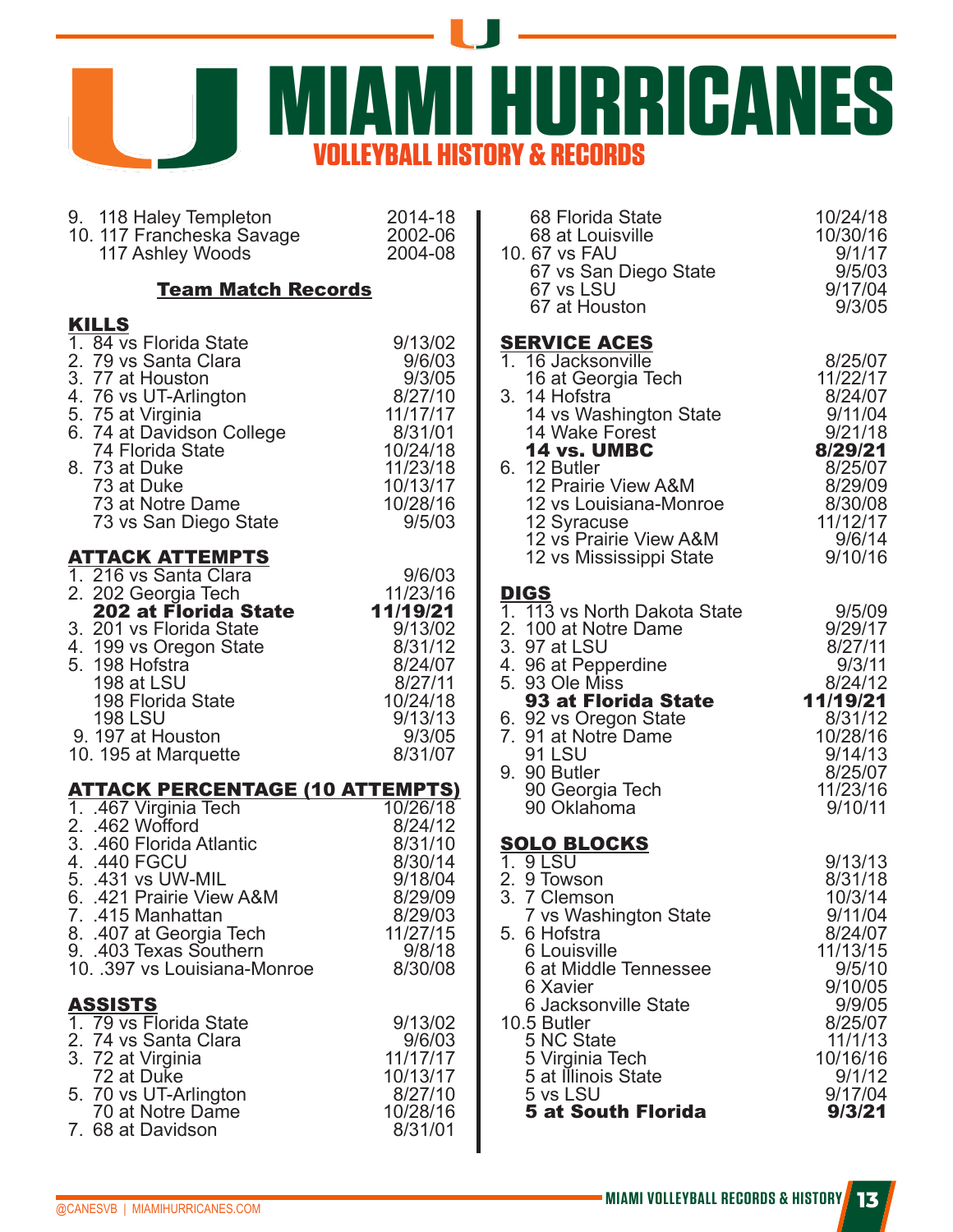

| <b>ASSIST BLOCKS</b>                                                                |                                          |
|-------------------------------------------------------------------------------------|------------------------------------------|
| 1. 46 at Boston College                                                             | 9/28/13                                  |
| 2. 34 at Notre Dame<br><b>3. 32 at Notre Dame</b><br><b>3. 32 at North Carolina</b> | 10/18/13                                 |
|                                                                                     | 11/21/21                                 |
| 4. 30 Boston College                                                                | 11/23/14                                 |
| <b>30 vs. NC State</b>                                                              | 10/3/21                                  |
| 6. 29 vs Loyola                                                                     | 9/9/16<br>9/11/04<br>8/31/02<br>11/13/16 |
| 29 vs Cincinnati                                                                    |                                          |
| 8. 28 at Wichita State                                                              |                                          |
| 28 at Boston College                                                                |                                          |
| 28 vs Long Beach State                                                              | 9/7/13                                   |
|                                                                                     |                                          |
| <b>TOTAL BLOCKS</b>                                                                 |                                          |
| 1. 23.0 at Boston College                                                           | 9/28/13                                  |
| 2. 19.0 at North Carolina                                                           | 11/21/21                                 |
| 3. 17.0 at Notre Dame                                                               | 10/18/13                                 |
| 17.0 vs Santa Clara                                                                 | 9/6/03                                   |
| 5. 16.5 vs Loyola                                                                   | 9/9/16                                   |
| 6. 16.0 Louisville                                                                  | 11/13/15                                 |
| 7. 15.5 vs Cincinnati                                                               | 9/11/04                                  |
| 8. 15.0 North Carolina                                                              | 11/3/13                                  |
| 15.0 at Boston College                                                              | 11/13/16                                 |
| 15.0 Boston College                                                                 | 11/23/14                                 |
| 15.0 vs UNLV                                                                        | 9/14/12                                  |
| 15.0 vs. NC State                                                                   | 10/3/21                                  |
| <b>15.0 at Clemson</b>                                                              | 11/7/21                                  |
|                                                                                     |                                          |
|                                                                                     |                                          |
| <u>KILLS (3 SETS)</u>                                                               |                                          |
| 1. 61 at SMU Mustangs                                                               | 9/17/04                                  |
| 2. 59 vs UW-MIL                                                                     | 9/18/04                                  |
| 59 Florida State                                                                    | 9/24/04                                  |
| 4. 57 Oregon                                                                        | 9/6/02                                   |
| 57 Stetson                                                                          | 9/25/02                                  |
| 6. 56 Jacksonville State                                                            | 9/9/05                                   |
| 7. 55 vs Coastal Carolina                                                           | 9/1/01                                   |
| 8. 54 Kent State                                                                    | 8/30/03                                  |
| 54 Fordham                                                                          | 9/7/02                                   |
| 10.53 at FGCU                                                                       | 9/1/17                                   |
| 53 Manhattan                                                                        | 8/29/03                                  |
| 53 Florida State                                                                    | 11/1/17                                  |
| 53 Howard                                                                           | 9/6/02                                   |
| 53 Long Island                                                                      | 9/7/01                                   |
|                                                                                     |                                          |
| <u>KILLS (4 SETS)</u>                                                               |                                          |
| 1. 73 vs San Diego State                                                            | 9/5/03                                   |
| 2. 72 vs Stephen F. Austin                                                          | 8/31/02<br>10/29/21                      |
| 3.69 vs. Syracuse                                                                   | 9/4/03                                   |
| 4. 67 vs Rhode Island                                                               | 9/4/10                                   |
| 5. 66 vs Georgia Southern                                                           |                                          |
| 66 vs Middle Tennessee<br>7. 65 vs New Mexico                                       | 9/15/12<br>8/30/02                       |

| 9/20/14<br>10/2/16<br>9/11/04<br>9/29/13                                                                      |
|---------------------------------------------------------------------------------------------------------------|
| 9/13/02<br>9/6/03<br>9/3/05<br>8/27/10<br>11/17/17<br>8/31/01<br>10/24/18<br>10/23/18<br>10/13/17<br>10/28/16 |
|                                                                                                               |
| 9/6/02<br>9/1/01<br>9/24/04<br>9/16/05                                                                        |
| 9/14/02<br>9/17/04<br>9/9/05                                                                                  |
| 8. 130 vs. Tarleton State<br>8/27/21<br>11/20/15<br>11/22/13                                                  |
|                                                                                                               |
| 8/31/12<br>9/29/17                                                                                            |
| 8/25/07<br>9/3/11                                                                                             |
| 9/14/12                                                                                                       |
| 11/24/21<br>9/9/13                                                                                            |
| 8/26/06                                                                                                       |
| 8/30/13<br>8/31/02                                                                                            |
|                                                                                                               |
| 9/6/03<br>11/23/16                                                                                            |
| 11/19/21                                                                                                      |
| 9/13/02<br>8/24/07                                                                                            |
| 8/27/11                                                                                                       |
| 10/24/18                                                                                                      |
| 9/13/13                                                                                                       |
|                                                                                                               |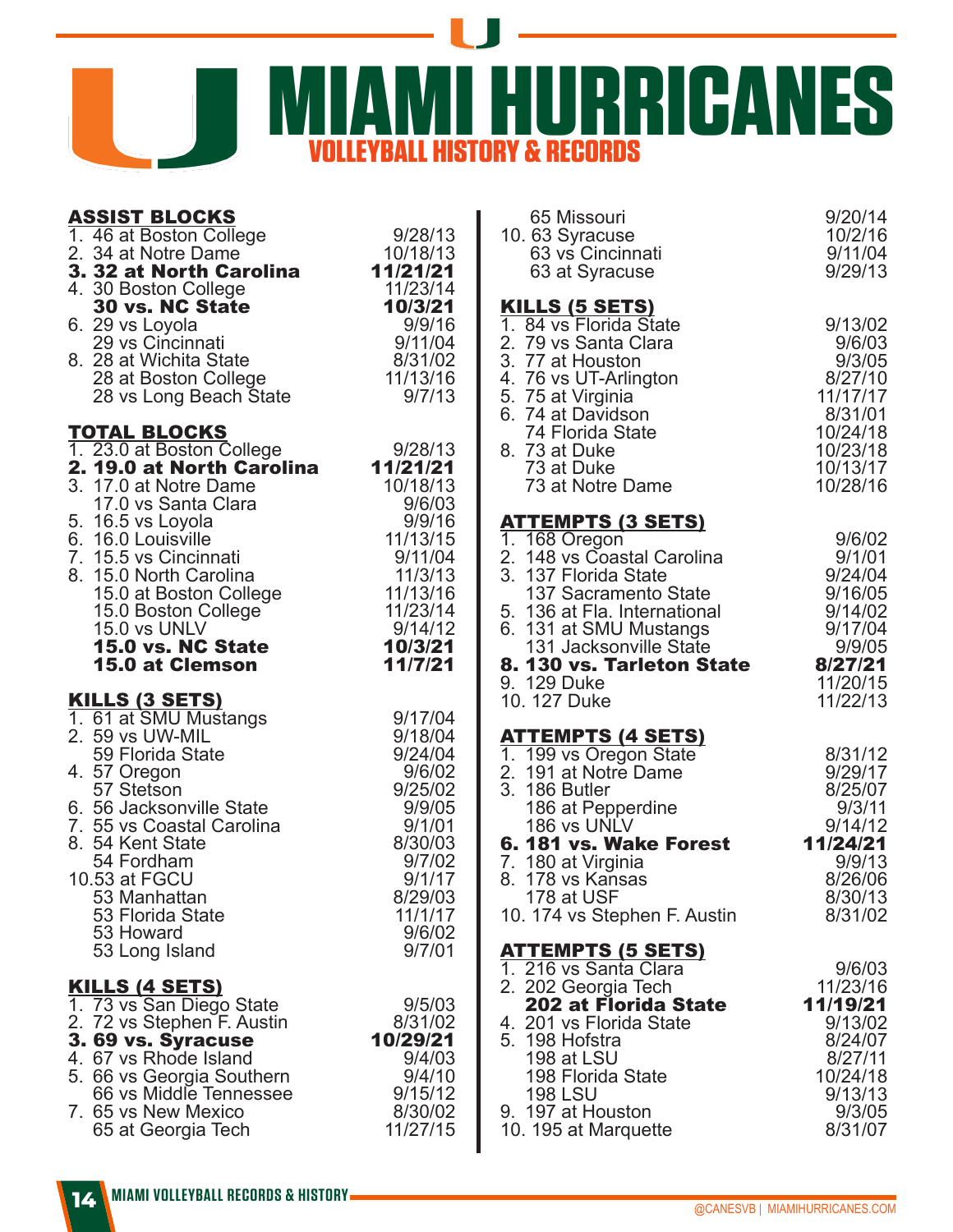

| <b>ACES (3 SETS)</b><br>1. 14 Wake Forest<br><b>14 vs. UMBC</b><br>3. 12 Prairie View A&M<br>12 vs Louisiana-Monroe<br>12 vs Prairie View A&M<br>6. 11 at Virginia Tech<br>11 at Fla. International<br>8. 10 at FIU<br>10 Howard<br>10 Long Island<br>10 Notre Dame | <b>ASSISTS (4 SETS)</b><br>9/21/18<br>1. 67 vs San Diego State<br>8/29/21<br>2. 66 vs Stephen F. Austin<br>3.63 vs. Syracuse<br>8/29/09<br>8/30/08<br>4. 61 at Georgia Tech<br>9/6/14<br>61 vs Georgia Southern<br>11/19/17<br>61 vs Southern Miss<br>9/1/04<br>61 vs Cincinnati<br>8/27/16<br>61 vs UNLV<br>9/6/02<br>61 vs Middle Tennessee<br>9/7/01<br>10.60 Clemson<br>9/26/14<br>60 Oklahoma                        | 9/5/03<br>8/31/02<br>10/29/21<br>11/27/15<br>9/4/10<br>9/4/10<br>9/11/04<br>9/14/12<br>9/15/12<br>11/25/16<br>9/10/11             |
|---------------------------------------------------------------------------------------------------------------------------------------------------------------------------------------------------------------------------------------------------------------------|---------------------------------------------------------------------------------------------------------------------------------------------------------------------------------------------------------------------------------------------------------------------------------------------------------------------------------------------------------------------------------------------------------------------------|-----------------------------------------------------------------------------------------------------------------------------------|
| <u>ACES (4 SETS)</u><br>1. 16 Jacksonville<br>2. 12 Butler<br>12 Syracuse<br>12 vs Mississippi State<br>5. 10 Indiana<br>10 at Syracuse<br>10 vs Coll. of Charleston<br>10 at Wake Forest<br>10 vs Duquesne<br>10 Duke                                              | <b>ASSISTS (5 SETS)</b><br>8/25/07<br>1. 79 vs Florida State<br>2. 74 vs Santa Clara<br>8/25/07<br>3. 72 at Virginia<br>11/12/17<br>9/10/16<br>72 at Duke<br>8/30/03<br>5. 70 vs UT-Arlington<br>11/11/16<br>70 at Notre Dame<br>11/30/17<br>10/9/15<br>9/17/16<br>68 at Louisville<br>9/23/18<br>10.67 vs FAU<br>67 vs LSU                                                                                               | 9/13/02<br>9/6/03<br>11/17/17<br>10/13/17<br>8/27/10<br>10/28/16<br>8/31/01<br>10/24/18<br>10/30/16<br>9/1/17<br>9/17/04          |
| <u>ACES (5 SETS)</u><br>1. 16 at Georgia Tech<br>2. 14 Hofstra<br>14 vs Washington State<br>4. 11 at Southern Miss<br>5. 10 at Wake Forest<br>10 Virginia<br>7. 8 at Missouri State<br>8 at Marquette<br>8 North Carolina<br>8 Boston College<br>8 vs UTSA<br>8 LSU | 67 at Houston<br>11/22/17<br>67 at Florida State<br>8/24/07<br>9/11/04<br><u>DIGS (3 SETS)</u><br>1. 81 vs Coastal Carolina<br>8/25/17<br>2. 75 Oregon<br>11/9/18<br>3. 63 vs Presbyterian<br>9/24/17<br>4. 62at Texas State<br>9/4/15<br>8/31/07<br>5. 61 NC State<br>61 vs UC Santa Barbara<br>11/3/13<br>11/9/17<br>61 Auburn<br>9/2/16<br>8. 60 Rutgers<br>9/13/13<br>60 vs Nebraska-Omaha                            | 9/3/05<br>11/19/21<br>9/1/01<br>9/6/02<br>9/1/12<br>9/10/21<br>10/27/17<br>9/2/11<br>9/9/11<br>8/25/12<br>9/20/13                 |
| <u>ASSISTS (3 SETS)</u><br>1. 59 at SMU Mustangs<br>2. 56 Florida State<br>3. 54 vs UW-MIL<br>4. 51 Notre Dame<br>51 Long Island<br>51 Stetson<br>7. 50 Florida State<br>50 Oregon<br>50 Jacksonville State<br>10.49 at FGCU<br>49 Clemson                          | 10.59 vs Sacramento State<br><b>59 SHU</b><br>9/17/04<br>59 vs. Tarleton State<br>9/24/04<br>9/18/04<br><u>DIGS (4 SETS)</u><br>11/15/13<br>1. 100 at Notre Dame<br>9/7/01<br>2. 96 at Pepperdine<br>9/25/02<br>3. 92 vs Oregon State<br>11/1/17<br>4. 90 Butler<br>9/6/02<br>90 Oklahoma<br>9/9/05<br>6.87 vs. Wake Forest<br>9/2/17<br>7.85 vs. Florida State<br>10/4/15<br>8. 83 vs Stephen F. Austin<br>9. 82 Clemson | 8/29/08<br>8/29/14<br>8/27/21<br>9/29/17<br>9/3/11<br>8/31/12<br>8/25/07<br>9/10/11<br>11/24/21<br>10/6/21<br>8/31/02<br>11/29/13 |